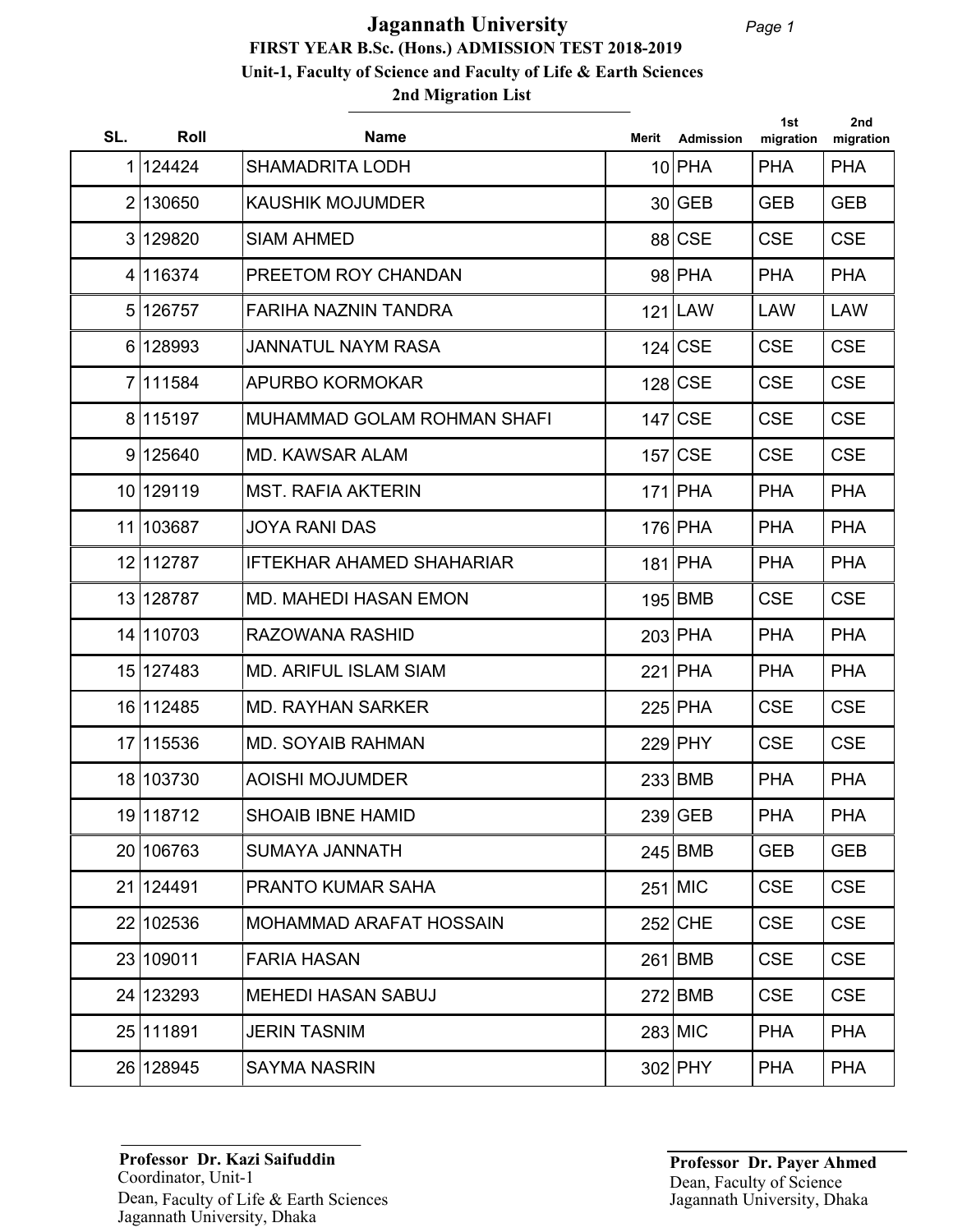| SL. | Roll      | <b>Name</b>                   | Merit | Admission | 1st<br>migration | 2nd<br>migration |
|-----|-----------|-------------------------------|-------|-----------|------------------|------------------|
|     | 27 109999 | <b>MD ARAFAT ALI</b>          |       | 308 MAT   | <b>CSE</b>       | <b>CSE</b>       |
|     | 28 103629 | <b>MARIA SULTANA TUMPA</b>    |       | 312 MAT   | <b>GEB</b>       | <b>GEB</b>       |
|     | 29 127555 | <b>POPY PARVIN</b>            |       | 346 BMB   | <b>PHA</b>       | <b>PHA</b>       |
|     | 30 111011 | <b>ABHISHEK DASGUPTA</b>      |       | $347$ MIC | <b>CSE</b>       | <b>CSE</b>       |
|     | 31 101428 | MIR MOHAMMAD EHSANUL HAQUE    |       | 348 BMB   | <b>BMB</b>       | <b>BMB</b>       |
|     | 32 106917 | <b>AKLAK HOSSAIN</b>          |       | 358 STA   | <b>CSE</b>       | <b>CSE</b>       |
|     | 33 118676 | MD. MAZEDUL HAQUE             |       | 363 MIC   | <b>PHA</b>       | <b>PHA</b>       |
|     | 34 123635 | <b>MUNMUN</b>                 |       | 370 MIC   | <b>PHA</b>       | <b>PHA</b>       |
|     | 35 128353 | <b>LIZA AKTER</b>             |       | 376 MIC   | <b>PHA</b>       | <b>PHA</b>       |
|     | 36 104666 | SABIKUN NAHAR MIM             |       | 390 CHE   | <b>PHA</b>       | <b>PHA</b>       |
|     | 37 119772 | <b>MD. SHAHDAT HOSEN</b>      |       | $419$ PHY | <b>CSE</b>       | <b>CSE</b>       |
|     | 38 123402 | <b>MOHAMMAD ALI MANIK</b>     |       | $425$ MAT | <b>CSE</b>       | <b>CSE</b>       |
|     | 39 125943 | <b>NUSRAT SANJIDA</b>         |       | $429$ CHE | <b>PHA</b>       | <b>PHA</b>       |
|     | 40 126480 | <b>MD. ABU YOUSUF SIAM</b>    |       | 430 PHY   | <b>CSE</b>       | <b>CSE</b>       |
|     | 41 100345 | <b>NILOY DATTA</b>            |       | $435$ ECO | <b>CSE</b>       | <b>CSE</b>       |
|     | 42 111233 | <b>MD. KHAIRUL ISLAM</b>      |       | $439$ CHE | <b>CSE</b>       | <b>CSE</b>       |
|     | 43 125478 | <b>SUMIYA YEASMIN BHABNA</b>  |       | 442 PHY   | <b>CSE</b>       | <b>CSE</b>       |
|     | 44 119068 | <b>SABINA YASMIN</b>          |       | 446 CHE   | <b>CSE</b>       | <b>CSE</b>       |
|     | 45 128093 | MOHAMMAD MAHABUBUL HAQUE      |       | 447 MAT   | <b>CSE</b>       | <b>CSE</b>       |
|     | 46 126541 | TILOTTAMA ROY                 |       | 448 ENG   | <b>MIC</b>       | <b>MIC</b>       |
|     | 47 111770 | <b>MD. BURHAN UDDIN</b>       |       | $450$ CHE | <b>PHA</b>       | <b>PHA</b>       |
|     | 48 129231 | MAHMUDA AKHTER KANTA          |       | $454$ CHE | <b>CSE</b>       | <b>CSE</b>       |
|     | 49 125139 | <b>MOMINUR RAHMAN</b>         |       | 456 CHE   | <b>CSE</b>       | <b>CSE</b>       |
|     | 50 111427 | <b>SADIA JAMAN</b>            |       | $457$ CHE | <b>GEB</b>       | <b>GEB</b>       |
|     | 51 120667 | <b>MST. JESIA JERIN BONNA</b> |       | 487 CHE   | <b>PHA</b>       | <b>PHA</b>       |
|     | 52 122760 | <b>MD. ABUL BARAT SABUJ</b>   |       | 490 PHY   | <b>CSE</b>       | <b>CSE</b>       |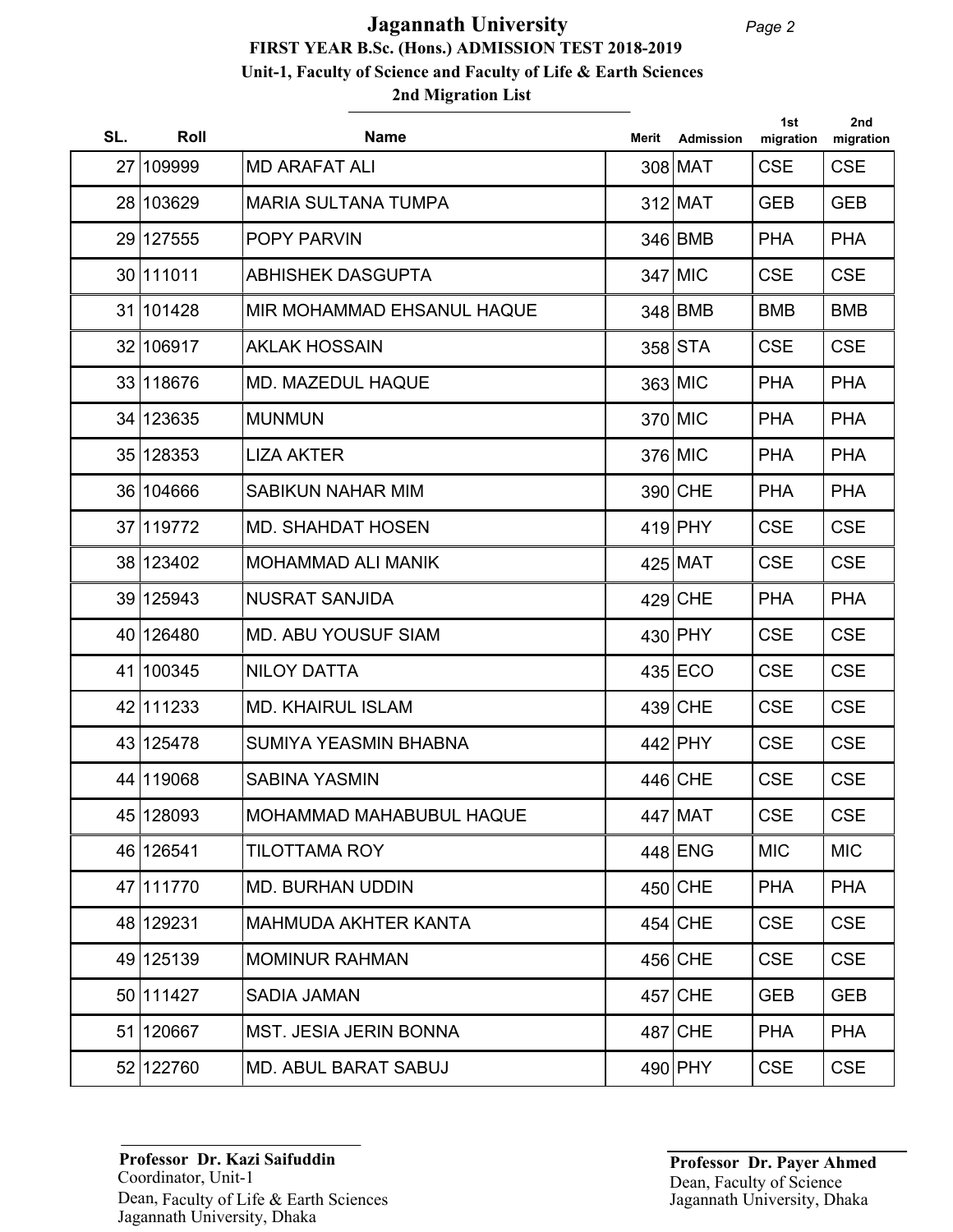## **2nd Migration List FIRST YEAR B.Sc. (Hons.) ADMISSION TEST 2018-2019 Unit-1, Faculty of Science and Faculty of Life & Earth Sciences Jagannath University**

| SL. | Roll      | <b>Name</b>                    | Merit | <b>Admission</b> | 1st<br>migration | 2nd<br>migration |
|-----|-----------|--------------------------------|-------|------------------|------------------|------------------|
|     | 53 122992 | <b>HUMAIRA SADIA</b>           |       | 491 CHE          | <b>PHA</b>       | <b>PHA</b>       |
|     | 54 125337 | <b>MD AHSAN SARKER</b>         |       | $494$ PHY        | <b>PHA</b>       | <b>PHA</b>       |
|     | 55 130061 | <b>RABIA BOSRE LABU</b>        |       | 500 CHE          | <b>CHE</b>       | <b>CHE</b>       |
|     | 56 115278 | <b>TASNEEM TABASSUM</b>        |       | 502 CHE          | <b>GEB</b>       | <b>GEB</b>       |
|     | 57 130367 | <b>MD. SHIRAJUL ISLAM</b>      |       | 508 CHE          | <b>CHE</b>       | <b>CHE</b>       |
|     | 58 126632 | <b>NAEEM KHAN</b>              |       | $511$ MAT        | <b>MAT</b>       | <b>MAT</b>       |
|     | 59 103314 | KANDAKAR JALAL MIAH            |       | 512 CHE          | <b>CSE</b>       | <b>CSE</b>       |
|     | 60 127935 | MD.TANVIR AHAMMED HRIDOY       |       | $516$ CHE        | <b>CSE</b>       | <b>CSE</b>       |
|     | 61 108674 | <b>NILAY BISWAS</b>            |       | 518 PHY          | <b>CSE</b>       | <b>CSE</b>       |
|     | 62 122133 | <b>MD. MOSFIKUR RAHMAN</b>     |       | $519$  LAW       | <b>LAW</b>       | <b>LAW</b>       |
|     | 63 116554 | <b>MD. AMINUL ISLAM RAFI</b>   |       | $520$  LAW       | <b>CSE</b>       | <b>CSE</b>       |
|     | 64 126509 | <b>MD. WAHIDUL ISLAM</b>       |       | 523 PHY          | <b>MIC</b>       | <b>MIC</b>       |
|     | 65 104734 | RADUANA KHAWLA                 |       | $524$ ECO        | <b>CSE</b>       | <b>CSE</b>       |
|     | 66 124857 | <b>MD. HASANUL KARIM</b>       |       | 525 PHY          | <b>MIC</b>       | <b>MIC</b>       |
|     | 67 111061 | <b>NUPURI AKHTER SUMI</b>      |       | $526$ CHE        | <b>CSE</b>       | <b>CSE</b>       |
|     | 68 111553 | <b>MOMTAJ HOSSAIN MOW</b>      |       | $542$ PHY        | <b>CSE</b>       | <b>CSE</b>       |
|     | 69 114929 | <b>KHADIJA AKTER BITHE</b>     |       | $547$ MAT        | <b>MAT</b>       | <b>MAT</b>       |
|     | 70 125399 | <b>TARIFUDDOHA</b>             |       | 565 CHE          | <b>CSE</b>       | <b>CSE</b>       |
|     | 71 127253 | <b>MD. FAYSAL</b>              |       | $577$ STA        | <b>CSE</b>       | <b>CSE</b>       |
|     | 72 111114 | MD. RASHEDUL ALAM              |       | 582 PHY          | <b>CSE</b>       | <b>CSE</b>       |
|     | 73 109686 | MD MEHEDI HASAN RIDOY          |       | 585 CHE          | <b>GEB</b>       | <b>GEB</b>       |
|     | 74 114963 | <b>FARIA RHAMAN SWEETY</b>     |       | 586 ZOO          | <b>MIC</b>       | MIC.             |
|     | 75 118746 | MD. REYAD MIA                  |       | 587 MAT          | <b>CSE</b>       | <b>CSE</b>       |
|     | 76 103575 | <b>MADHAB HALDER</b>           |       | 592 CHE          | <b>CHE</b>       | <b>CHE</b>       |
|     | 77 114913 | <b>SAMA JAMILA RAHIM</b>       |       | 607 STA          | <b>GEB</b>       | <b>GEB</b>       |
|     | 78 118419 | <b>SHAHRIAR HOSSAIN SHAKIL</b> |       | $611$ CHE        | <b>PHA</b>       | <b>PHA</b>       |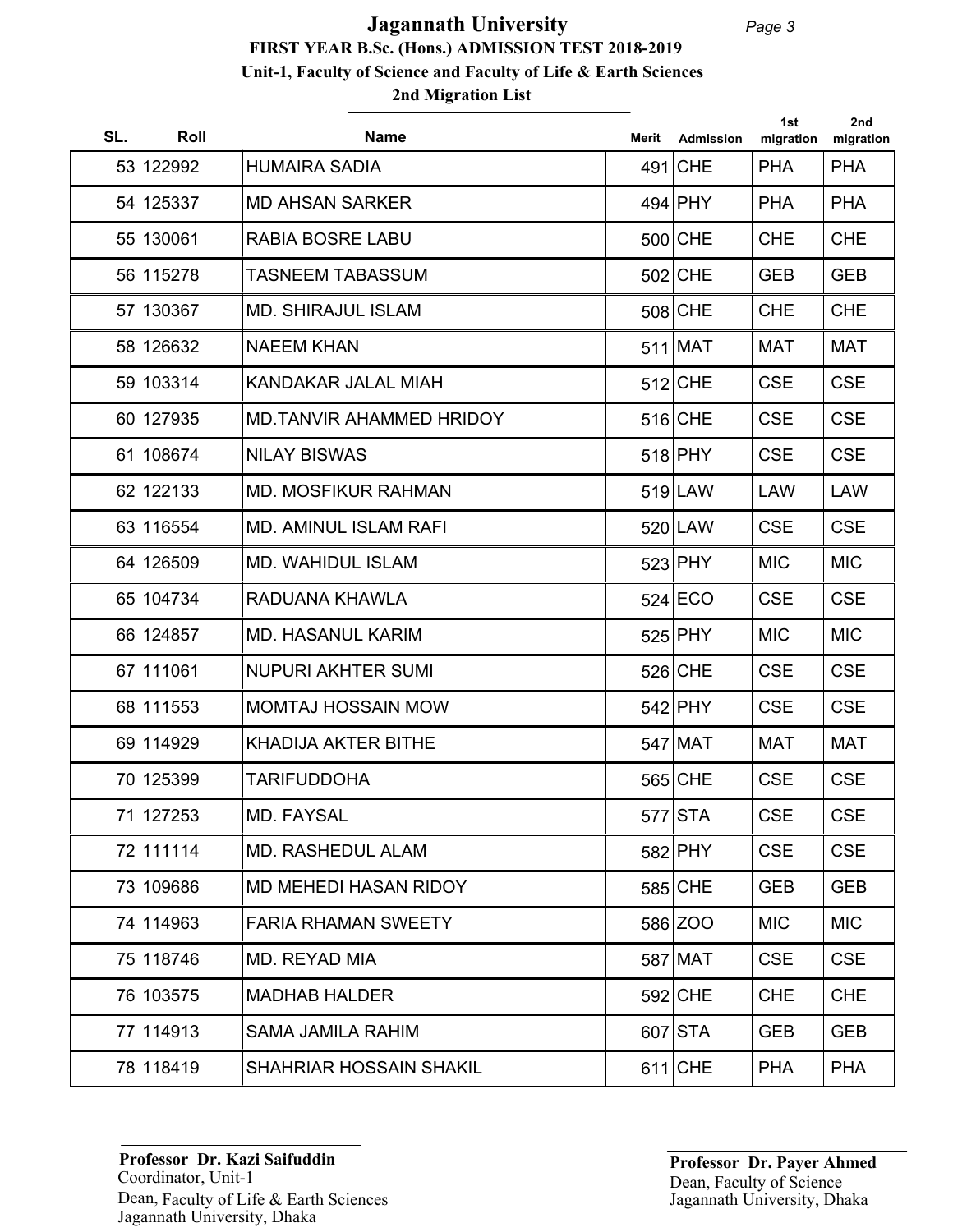## **2nd Migration List FIRST YEAR B.Sc. (Hons.) ADMISSION TEST 2018-2019 Unit-1, Faculty of Science and Faculty of Life & Earth Sciences Jagannath University**

| SL. | Roll       | <b>Name</b>                    | Merit | Admission | 1st<br>migration | 2nd<br>migration |
|-----|------------|--------------------------------|-------|-----------|------------------|------------------|
|     | 79 118466  | <b>AMANTU AMIN</b>             |       | 612 CHE   | <b>CSE</b>       | <b>CSE</b>       |
|     | 80 125937  | <b>MOHAMMAD FAHAD BHOUIYEN</b> |       | 631 CHE   | <b>GEB</b>       | <b>GEB</b>       |
|     | 81 127609  | <b>MD. TOWFIQUR RAHMAN</b>     |       | 632 MAT   | <b>PHA</b>       | <b>PHA</b>       |
|     | 82 106616  | <b>MD. AHNAF TAHMID</b>        |       | $641$ PHY | <b>PHA</b>       | <b>PHA</b>       |
|     | 83 126561  | <b>TANZILUR RAHMAN</b>         |       | 645 MAT   | <b>PHA</b>       | <b>PHA</b>       |
|     | 84 122024  | <b>MD. ABU TAHSHIN</b>         |       | $651$ PHY | <b>CSE</b>       | <b>CSE</b>       |
|     | 85 122249  | <b>MD MOMINUR RAHMAN</b>       |       | 652 PHY   | <b>PHA</b>       | <b>PHA</b>       |
|     | 86 118518  | <b>RAIFA ISLAM</b>             |       | 653 ECO   | <b>MIC</b>       | <b>MIC</b>       |
|     | 87 126933  | <b>SUSEN SARKER</b>            |       | $654$ GEO | <b>BMB</b>       | <b>BMB</b>       |
|     | 88 130167  | <b>RAJAUL KARIM</b>            |       | 662 CHE   | <b>CSE</b>       | <b>CSE</b>       |
|     | 89 123033  | JANNATUL MAWYA                 |       | 665 CHE   | <b>CSE</b>       | <b>CSE</b>       |
|     | 90 120484  | SAFAET JAMIL SIFAT             |       | 667 CHE   | <b>PHA</b>       | <b>PHA</b>       |
|     | 91 110538  | <b>MD. ARMAN ISLAM</b>         |       | 691 STA   | <b>CSE</b>       | <b>CSE</b>       |
|     | 92 119992  | MD. ASHRAFUZZAMAN              |       | 697 STA   | <b>CSE</b>       | <b>CSE</b>       |
|     | 93 130686  | <b>MD. SOHAG MIA</b>           |       | 715 MAT   | <b>PHA</b>       | <b>PHA</b>       |
|     | 94 129986  | A. F. M. NAIB UDDIN            |       | 720 MAT   | <b>CSE</b>       | <b>CSE</b>       |
|     | 95 130458  | <b>SOOMIT DAS</b>              |       | $724$ LAW | <b>CSE</b>       | <b>CSE</b>       |
|     | 96 123135  | <b>MD AMINUL ISLAM RONY</b>    |       | 727 BOT   | <b>PHA</b>       | <b>PHA</b>       |
|     | 97 125427  | MAHFUZA JOBAYER MASIYA         |       | 729 STA   | <b>GEB</b>       | <b>GEB</b>       |
|     | 98 108608  | <b>MOTASIM BIN ISLAM</b>       |       | 731 STA   | <b>CSE</b>       | <b>CSE</b>       |
|     | 99 111031  | <b>MAHMUDUL HASAN</b>          |       | 735 MCJ   | <b>CSE</b>       | <b>CSE</b>       |
|     | 100 101756 | <b>AKIMUL HASAN SHAKIB</b>     |       | 742 MAT   | <b>PHY</b>       | <b>PHY</b>       |
|     | 101 109524 | <b>SHOHANA FERDOUSH</b>        |       | 758 STA   | <b>PHA</b>       | <b>PHA</b>       |
|     | 102 121685 | <b>JANNATUL FERDOUSE</b>       |       | 776 ENG   | <b>PHA</b>       | <b>PHA</b>       |
|     | 103 124679 | <b>MAHEDI HASAN</b>            |       | 780 ZOO   | <b>PHA</b>       | <b>PHA</b>       |
|     | 104 117119 | TAHMIMA SURAIYA MIM            |       | 792 STA   | <b>CSE</b>       | <b>CSE</b>       |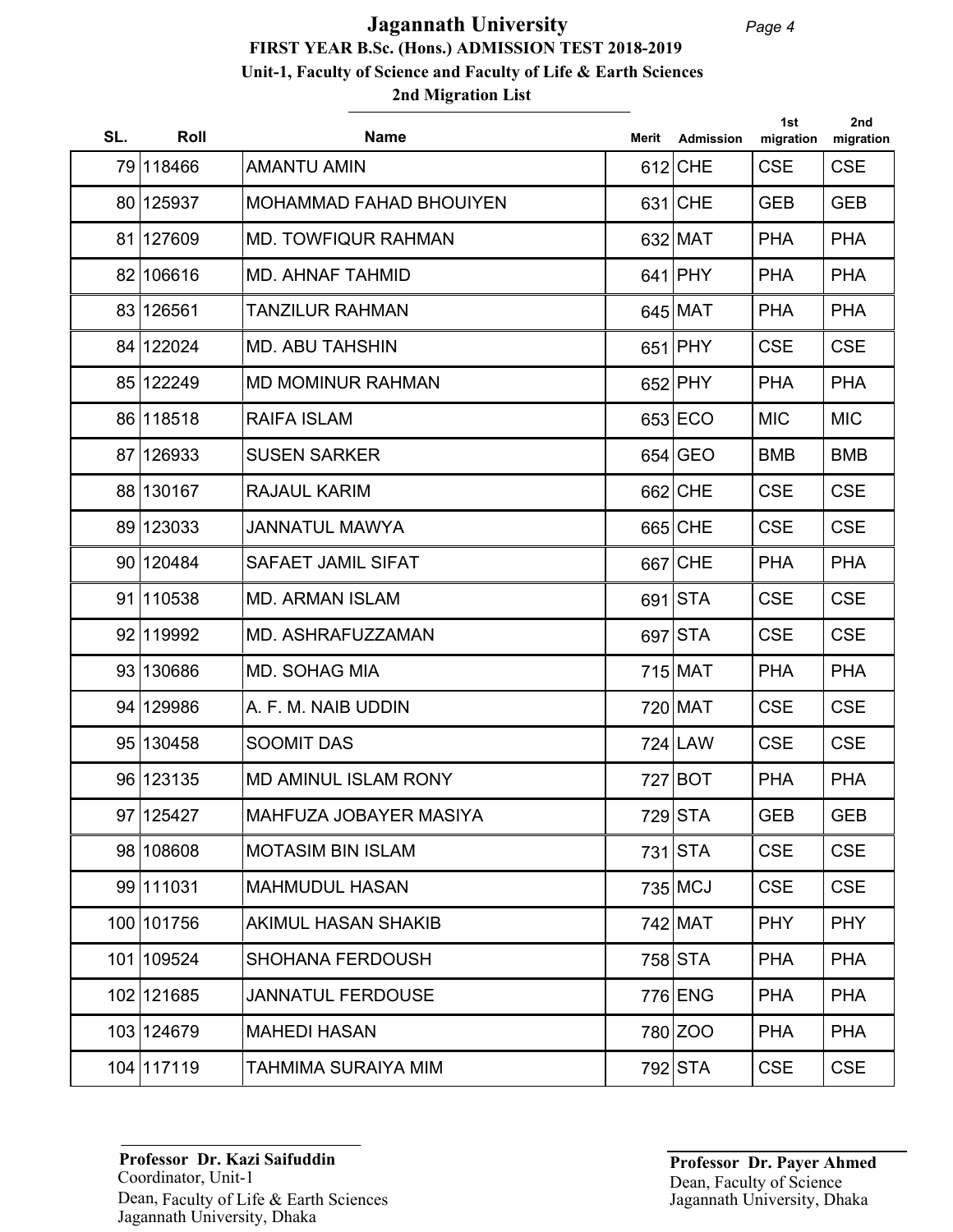## **2nd Migration List FIRST YEAR B.Sc. (Hons.) ADMISSION TEST 2018-2019 Unit-1, Faculty of Science and Faculty of Life & Earth Sciences Jagannath University**

| SL. | Roll       | <b>Name</b>                 | Merit   | Admission | 1st<br>migration | 2nd<br>migration |
|-----|------------|-----------------------------|---------|-----------|------------------|------------------|
|     | 105 121609 | <b>KASHFIA ZAMAN</b>        |         | 795 PAd   | <b>MIC</b>       | <b>MIC</b>       |
|     | 106 112223 | <b>TASNIA IBNAT</b>         |         | 802 BOT   | <b>BOT</b>       | <b>BOT</b>       |
|     | 107 127335 | <b>FARJANA AKTER</b>        |         | 807 LAW   | <b>PHA</b>       | <b>PHA</b>       |
|     | 108 116253 | <b>JOBAYER AHMED</b>        |         | 808 ZOO   | <b>PHA</b>       | <b>CSE</b>       |
|     | 109 123107 | <b>SANJIDA AKTER</b>        |         | 810 ENG   | <b>CHE</b>       | <b>CHE</b>       |
|     | 110 122982 | MD. RAJIB MIA               |         | 813 LAW   | <b>BMB</b>       | <b>CSE</b>       |
|     | 111 111072 | PUNAM CHOWDHURY             |         | 818 PAd   | <b>GEB</b>       | <b>GEB</b>       |
|     | 112 126524 | MD. MOHAIMINOR RAHMAN KHAN  | 821 AIS |           | <b>AIS</b>       | <b>AIS</b>       |
|     | 113 116509 | <b>TAHARATUN TAIYEBA</b>    |         | 823 LAW   | <b>BMB</b>       | <b>BMB</b>       |
|     | 114 112487 | <b>RAJ DATTA</b>            |         | 824 PSY   | <b>GEB</b>       | <b>GEB</b>       |
|     | 115 126536 | <b>MD. TAHMEEDUR RAHMAN</b> |         | 826 STA   | <b>PHY</b>       | <b>PHY</b>       |
|     | 116 124723 | <b>MEHEDY HASAN BUIYAN</b>  |         | 827 PSY   | <b>MIC</b>       | <b>PHA</b>       |
|     | 117 124740 | <b>MD. MOJAHID AL TARIF</b> |         | 828 STA   | <b>STA</b>       | <b>STA</b>       |
|     | 118 126435 | TAMANNA RAHMAN TANNI        |         | 829 ENG   | <b>MIC</b>       | <b>MIC</b>       |
|     | 119 123247 | <b>RIMA AKTER SHONDA</b>    |         | 831 ZOO   | <b>CHE</b>       | <b>CHE</b>       |
|     | 120 102180 | HUMAYRA AFROZ DONA          |         | 834 ZOO   | <b>GEB</b>       | <b>GEB</b>       |
|     | 121 112579 | <b>MD. ISMAIL HOSSAIN</b>   |         | 848 STA   | <b>MIC</b>       | <b>MIC</b>       |
|     | 122 124547 | <b>LAMIA TASNIM ESHA</b>    |         | 873 STA   | <b>MIC</b>       | <b>PHA</b>       |
|     | 123 127732 | NAHEED RAYHAN               |         | 880 ENG   | <b>GEB</b>       | <b>GEB</b>       |
|     | 124 128315 | <b>JANNATUN NAHER URMI</b>  |         | 882 ZOO   | <b>BMB</b>       | <b>BMB</b>       |
|     | 125 112506 | SADIKA BINTEE HOSSAIN       |         | 886 ZOO   | <b>GEB</b>       | <b>GEB</b>       |
|     | 126 127251 | <b>MD. RAJIB HOSSAIN</b>    |         | 890 GEO   | <b>GEB</b>       | <b>GEB</b>       |
|     | 127 109561 | MD. ALI IMAM                |         | 892 ENG   | <b>GEB</b>       | <b>GEB</b>       |
|     | 128 123877 | SAYEED MD. AL-AMIN          |         | 893 STA   | <b>GEB</b>       | <b>GEB</b>       |
|     | 129 109120 | <b>SHATTAJIT GHOSH</b>      |         | 898 STA   | <b>GEB</b>       | <b>GEB</b>       |
|     | 130 120218 | <b>MD. FAKRUL ISLAM</b>     |         | $900$ STA | <b>GEB</b>       | <b>GEB</b>       |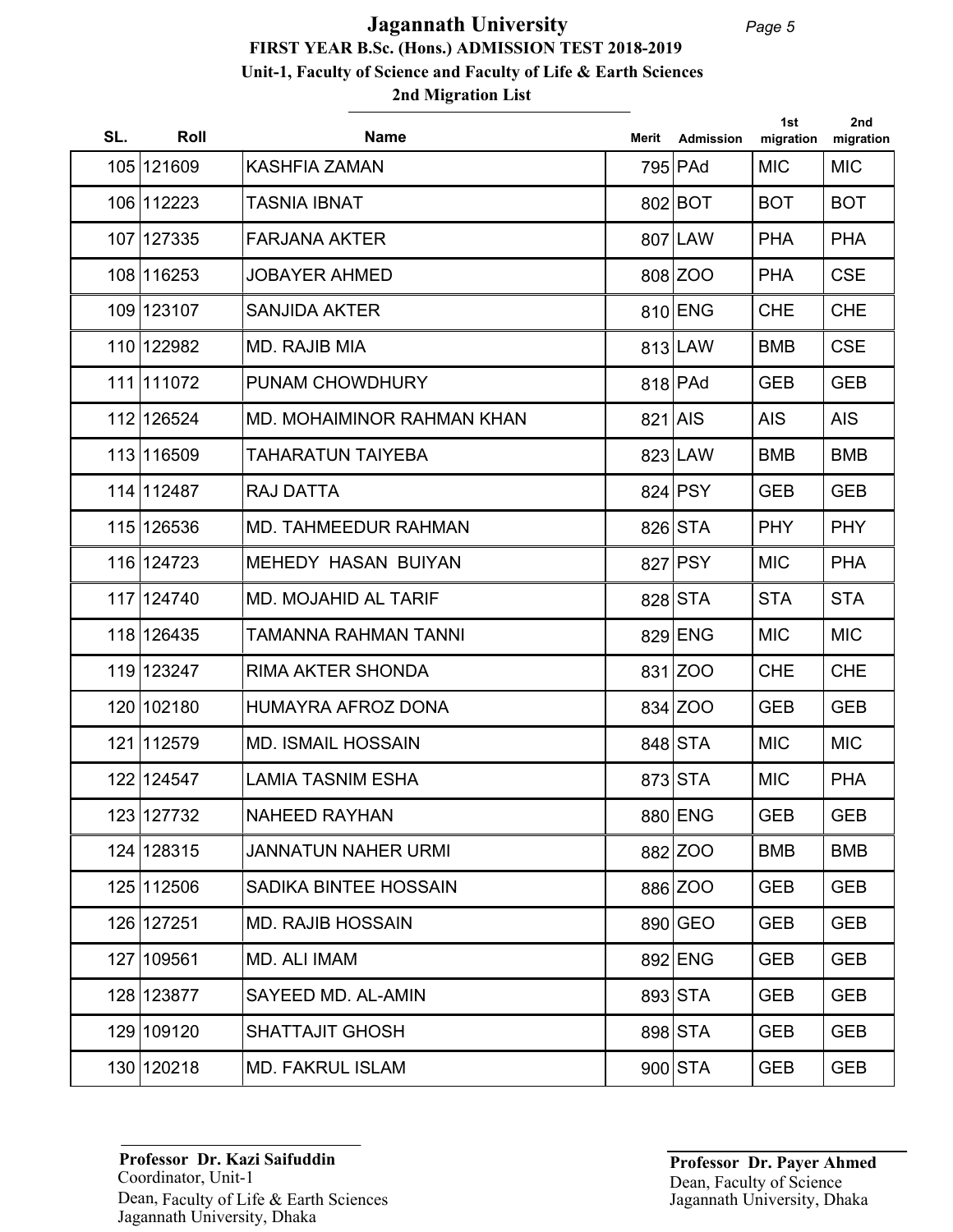## **2nd Migration List FIRST YEAR B.Sc. (Hons.) ADMISSION TEST 2018-2019 Unit-1, Faculty of Science and Faculty of Life & Earth Sciences Jagannath University**

| SL. | Roll       | <b>Name</b>                   | Merit | <b>Admission</b> | 1st<br>migration | 2nd<br>migration |
|-----|------------|-------------------------------|-------|------------------|------------------|------------------|
|     | 131 125105 | <b>FAHAD BIN SALAM</b>        |       | 902 FIN          | <b>GEB</b>       | <b>GEB</b>       |
|     | 132 122865 | <b>MD. AL IMRAN HOSSEN</b>    |       | 903 ZOO          | <b>BMB</b>       | <b>BMB</b>       |
|     | 133 123851 | <b>LABONI AKTER</b>           |       | 913 ZOO          | <b>GEB</b>       | <b>GEB</b>       |
|     | 134 110625 | <b>MST. FATEMA AKTER HERA</b> |       | 914 ZOO          | <b>GEB</b>       | <b>GEB</b>       |
|     | 135 116492 | <b>MORIOM AKTER</b>           |       | 916 ENG          | <b>MIC</b>       | <b>MIC</b>       |
|     | 136 103541 | SHAHRIAR KABIR IMON           |       | 918 PSY          | <b>PHY</b>       | <b>PHY</b>       |
|     | 137 120339 | <b>SAIFUR RAHMAN</b>          |       | 919 ZOO          | <b>BMB</b>       | <b>BMB</b>       |
|     | 138 105513 | JANNATUL SHAHRIN ANANNA       |       | $920$ PAd        | <b>CHE</b>       | <b>CHE</b>       |
|     | 139 109485 | <b>MD SWAPON HOSSAIN</b>      |       | $921$ STA        | <b>CHE</b>       | <b>CHE</b>       |
|     | 140 120025 | <b>MD. RAIHAN KARIM PRIYO</b> |       | 961 ECO          | <b>BMB</b>       | <b>BMB</b>       |
|     | 141 100841 | <b>NAYMAH RAWSHAN</b>         |       | 979 ZOO          | <b>GEB</b>       | <b>GEB</b>       |
|     | 142 103104 | <b>MST. AMINA KHATUN</b>      |       | 981 ENG          | <b>GEB</b>       | <b>GEB</b>       |
|     | 143 123193 | <b>ISRAT KHAN ANANYA</b>      |       | 986 ZOO          | <b>GEB</b>       | <b>GEB</b>       |
|     | 144 125911 | <b>MAISHA MAHIAT NOOR</b>     |       | 987 ZOO          | <b>GEB</b>       | <b>GEB</b>       |
|     | 145 126235 | <b>MAHFUZUL ISLAM</b>         |       | 988 LAN          | <b>GEB</b>       | <b>GEB</b>       |
|     | 146 116063 | <b>NAZILA HOSSAIN</b>         |       | 990 ZOO          | <b>MIC</b>       | <b>MIC</b>       |
|     | 147 109668 | <b>SUSMITA RANI SAHA</b>      |       | 991 ENG          | <b>GEB</b>       | <b>GEB</b>       |
|     | 148 126940 | <b>MST. ESRAT JAHAN</b>       |       | 992 ZOO          | <b>GEB</b>       | <b>GEB</b>       |
|     | 149 128741 | <b>REDWANA RIMI</b>           |       | 994 ZOO          | <b>MIC</b>       | <b>GEB</b>       |
|     | 150 101136 | <b>MD. TAHIDUL ISLAM</b>      |       | 996 ZOO          | <b>CHE</b>       | <b>CHE</b>       |
|     | 151 103753 | <b>MD. RAIHAN UDDIN</b>       |       | 997 ZOO          | <b>MAT</b>       | <b>MAT</b>       |
|     | 152 116434 | <b>JANNATUL FARZANA</b>       |       | 998 ZOO          | <b>MAT</b>       | MAT              |
|     | 153 109243 | <b>DIGONTA ROY</b>            |       | 999 ENG          | <b>MIC</b>       | <b>MIC</b>       |
|     | 154 109529 | <b>MD. AHASHAN HABIB</b>      |       | 1003 ZOO         | <b>BMB</b>       | <b>BMB</b>       |
|     | 155 128963 | <b>MEHEDI HASAN RIJVEE</b>    |       | $1004$ ECO       | <b>MIC</b>       | <b>MIC</b>       |
|     | 156 116184 | <b>NUR MOHAMMED</b>           |       | $1011$ GEO       | <b>PHY</b>       | <b>PHY</b>       |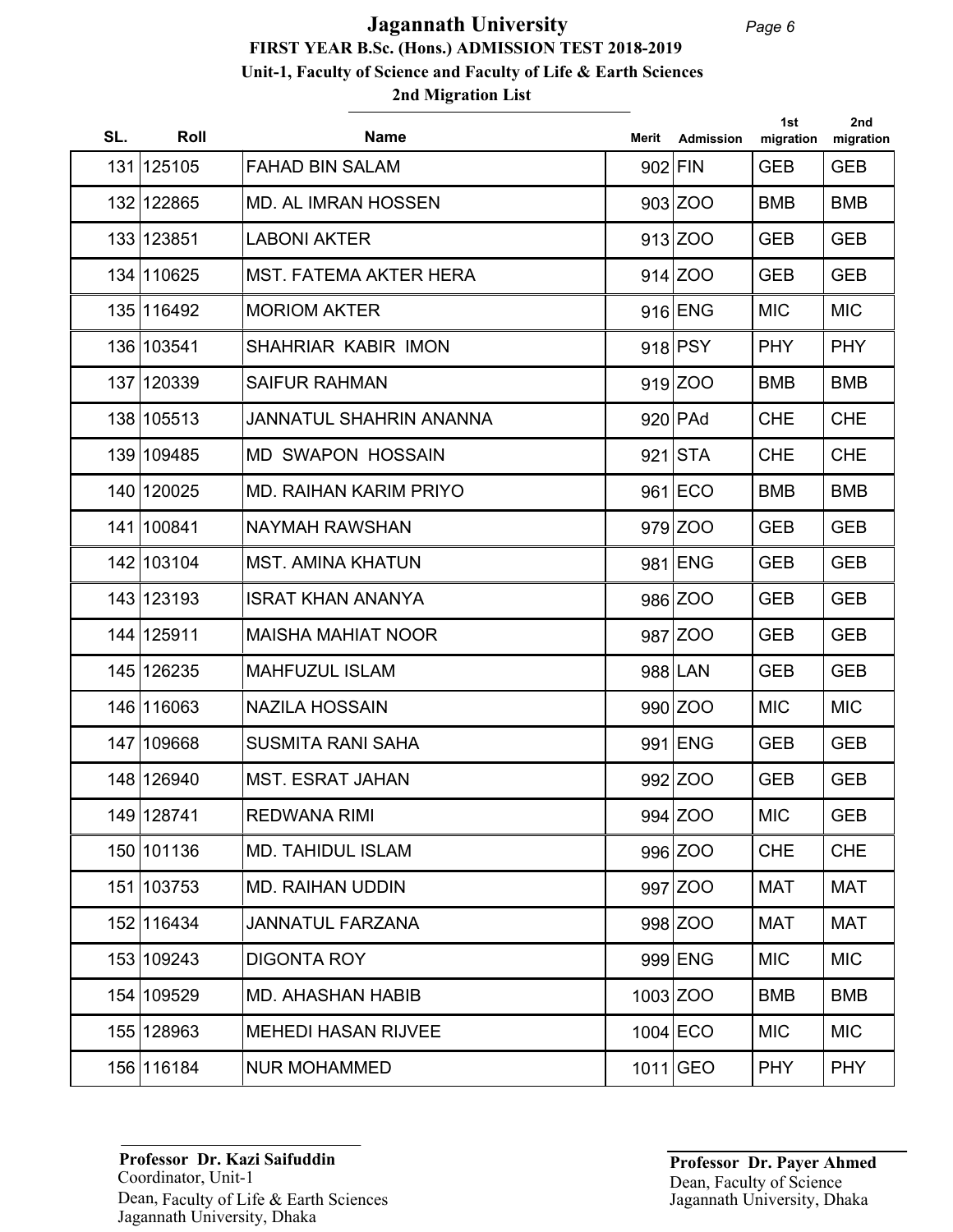## **2nd Migration List FIRST YEAR B.Sc. (Hons.) ADMISSION TEST 2018-2019 Unit-1, Faculty of Science and Faculty of Life & Earth Sciences Jagannath University**

| SL. | Roll       | <b>Name</b>                    | Merit      | <b>Admission</b> | 1st<br>migration | 2nd<br>migration |
|-----|------------|--------------------------------|------------|------------------|------------------|------------------|
|     | 157 117126 | UTTOM CHANDORA ROY             | 1018   IML |                  | <b>MAT</b>       | MAT              |
|     | 158 108678 | <b>JEBA FARIHA</b>             |            | 1022 ENG         | <b>ENG</b>       | <b>ENG</b>       |
|     | 159 100646 | <b>MD. BORHAN UDDIN</b>        | 1025 IS    |                  | <b>MIC</b>       | <b>MIC</b>       |
|     | 160 103035 | <b>KANIJ FATEMA</b>            |            | 1028 ZOO         | <b>MIC</b>       | <b>MIC</b>       |
|     | 161 107539 | <b>CHANDNI AKTER</b>           |            | 1036 ZOO         | <b>CHE</b>       | <b>CHE</b>       |
|     | 162 107848 | <b>NUSRAT ALAM EERA</b>        | 1037 LAN   |                  | <b>PHY</b>       | <b>PHY</b>       |
|     | 163 110824 | <b>MASHA ANWAR MIM</b>         |            | 1042 ZOO         | <b>BMB</b>       | <b>BMB</b>       |
|     | 164 110930 | MD. SHARIFUL ISLAM AKASH       |            | 1043 GEO         | <b>BMB</b>       | <b>BMB</b>       |
|     | 165 113278 | <b>TRISHA RANI DAS</b>         |            | 1048 ECO         | <b>BMB</b>       | <b>BMB</b>       |
|     | 166 126842 | <b>MD.ABU SAHID</b>            |            | 1069 POS         | <b>CHE</b>       | <b>CHE</b>       |
|     | 167 127435 | <b>TASNUVA ISLAM RINTI</b>     |            | 1071 ZOO         | <b>MIC</b>       | <b>MIC</b>       |
|     | 168 129213 | <b>ABDULLA AL MUZAHID</b>      | 1074 BOT   |                  | <b>MIC</b>       | <b>MIC</b>       |
|     | 169 100009 | <b>SUSMITA CHOWHAN</b>         | 1077 BOT   |                  | <b>MIC</b>       | <b>MIC</b>       |
|     | 170 106923 | <b>AFRIN SHARABONY</b>         | 1080 PAd   |                  | <b>MIC</b>       | <b>MIC</b>       |
|     | 171 129650 | <b>DHIRAJ KUMAR BALA</b>       |            | 1092 ECO         | <b>BMB</b>       | <b>BMB</b>       |
|     | 172 112394 | <b>MD. NIAZUR RAHMAN LIMON</b> | 1098 BOT   |                  | <b>MIC</b>       | <b>MIC</b>       |
|     | 173 121844 | <b>MEHEDI HASSAN</b>           | $1104$ BOT |                  | <b>MIC</b>       | <b>MIC</b>       |
|     | 174 126975 | <b>TANZILA AKHTER</b>          | 1105 BOT   |                  | <b>BMB</b>       | <b>BMB</b>       |
|     | 175 129867 | <b>MD. MOSTAQUE SHARIAR</b>    | 1107 MCJ   |                  | <b>MIC</b>       | <b>MIC</b>       |
|     | 176 111264 | <b>KAZI MUSADDI RAFI</b>       | 1110 BOT   |                  | <b>CHE</b>       | <b>CHE</b>       |
|     | 177 128569 | <b>JEDNI AKTER JOTY</b>        | $1111$ PAd |                  | <b>MIC</b>       | <b>MIC</b>       |
|     | 178 124677 | <b>HALIMA ALAMGIR</b>          | 1112 IML   |                  | <b>MIC</b>       | <b>MIC</b>       |
|     | 179 126487 | <b>MUSLIMA AKTER MITA</b>      |            | $1113$ GEO       | <b>BMB</b>       | <b>BMB</b>       |
|     | 180 110679 | MD. SHAHIDUZZAMAN              | $1115$ PAd |                  | <b>BMB</b>       | <b>BMB</b>       |
|     | 181 123453 | <b>MONIA ABEDIN</b>            |            | 1117 ECO         | <b>MIC</b>       | <b>MIC</b>       |
|     | 182 103426 | PRASHANTA BHATTACHARJEE        | 1121 BOT   |                  | <b>BMB</b>       | <b>BMB</b>       |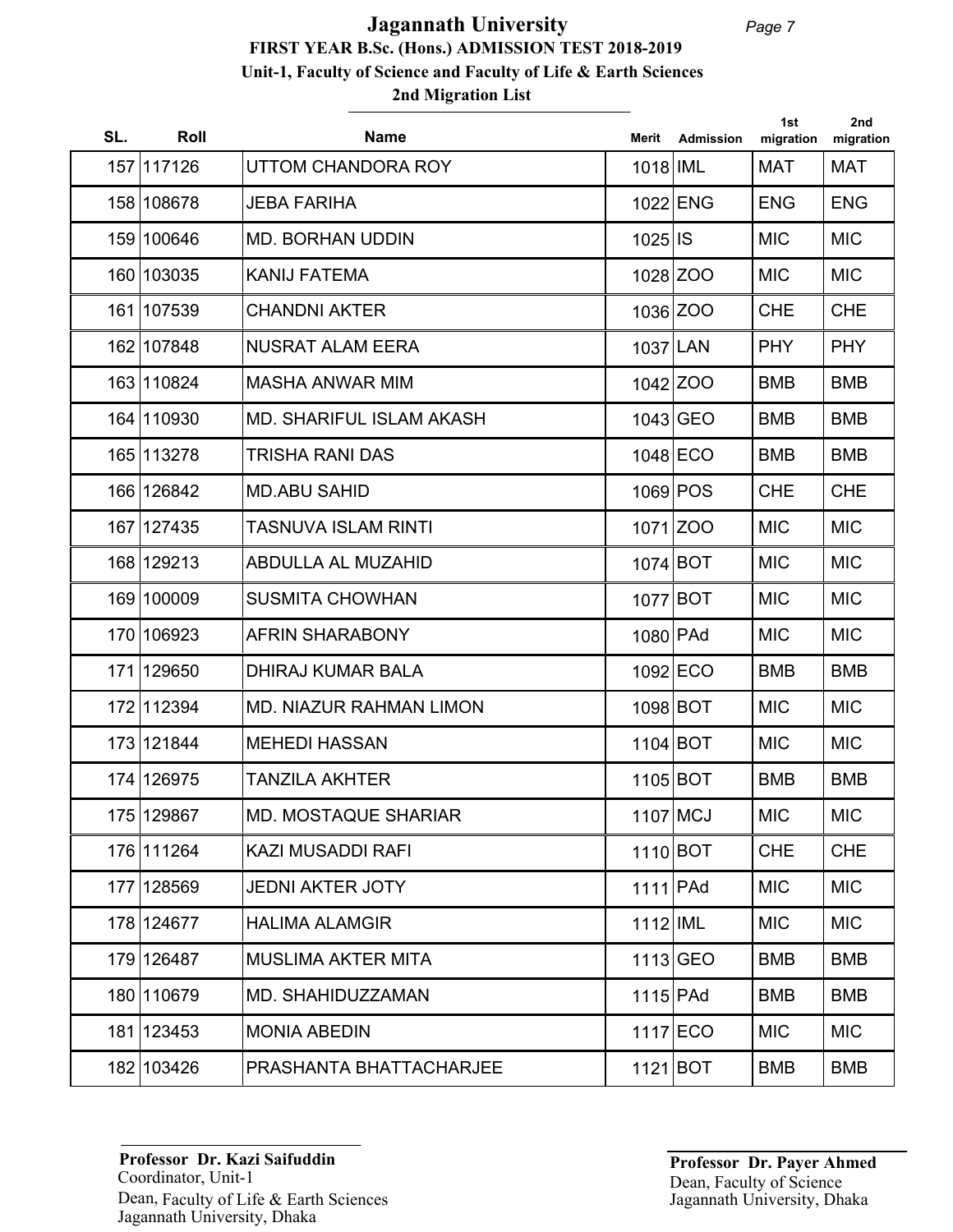## **2nd Migration List FIRST YEAR B.Sc. (Hons.) ADMISSION TEST 2018-2019 Unit-1, Faculty of Science and Faculty of Life & Earth Sciences Jagannath University**

| SL. | Roll       | <b>Name</b>                      | Merit      | Admission | 1st<br>migration | 2nd<br>migration |
|-----|------------|----------------------------------|------------|-----------|------------------|------------------|
|     | 183 111033 | <b>NABONITA ISLAM</b>            |            | 1122 GEO  | <b>BMB</b>       | <b>BMB</b>       |
|     | 184 107406 | <b>MD. HAFIZUL ISLAM</b>         | 1126 BOT   |           | <b>BMB</b>       | <b>BMB</b>       |
|     | 185 115262 | <b>MD HASIBUL</b>                |            | 1128 ECO  | <b>MIC</b>       | <b>MIC</b>       |
|     | 186 105491 | <b>MD. ARAFAT</b>                | 1133 BOT   |           | <b>MIC</b>       | <b>MIC</b>       |
|     | 187 100003 | <b>ISRAT JAHAN</b>               | 1134 BOT   |           | <b>MIC</b>       | <b>MIC</b>       |
|     | 188 100473 | <b>SUMAIYA AMRIN</b>             | 1137 IML   |           | <b>MIC</b>       | <b>MIC</b>       |
|     | 189 102386 | <b>MD. HAFEJUR RAHMAN</b>        | $1141$ BOT |           | <b>BMB</b>       | <b>BMB</b>       |
|     | 190 106571 | <b>NUR AZNAN PATWARY</b>         | 1150 BOT   |           | <b>BMB</b>       | <b>BMB</b>       |
|     | 191 108989 | <b>MAYMUN NAHAR</b>              | 1156 PSY   |           | <b>BMB</b>       | <b>BMB</b>       |
|     | 192 115354 | <b>MUHAMMAD TAHIAT SHAFIN</b>    | 1168 IML   |           | <b>MAT</b>       | <b>MAT</b>       |
|     | 193 116703 | MD. NAIMUR RAHMAN DURJOY         | 1171 BOT   |           | <b>BMB</b>       | <b>BMB</b>       |
|     | 194 118016 | <b>MD. AL-SHAHRIAR ROKON</b>     | 1175 BOT   |           | <b>MIC</b>       | <b>MIC</b>       |
|     | 195 122663 | <b>ASHIQUR RAHMAN</b>            | 1182 BOT   |           | <b>MIC</b>       | <b>MIC</b>       |
|     | 196 122741 | <b>JAOATA AFNAN JULFA ABEDIN</b> | 1183 LAN   |           | <b>BMB</b>       | <b>BMB</b>       |
|     | 197 125503 | <b>PAPON DAS</b>                 | $1189$ BOT |           | <b>BMB</b>       | <b>BMB</b>       |
|     | 198 128957 | <b>MITHUN KUMAR BISWAS</b>       | 1197 FIN   |           | <b>CHE</b>       | <b>CHE</b>       |
|     | 199 130789 | <b>MD. FAHAD HOSSAIN</b>         | 1198 PAd   |           | <b>BMB</b>       | <b>BMB</b>       |
|     | 200 105168 | <b>ZANNATUL FERDOUS</b>          | 1200 BOT   |           | <b>PHY</b>       | <b>PHY</b>       |
|     | 201 109764 | AMINA KHATUN SWEETY              | 1201 FIN   |           | <b>BMB</b>       | <b>BMB</b>       |
|     | 202 111555 | <b>ASHIQ ULLAH</b>               |            | 1202 BOT  | <b>BMB</b>       | <b>BMB</b>       |
|     | 203 111847 | <b>FAIAZ NASIR</b>               |            | 1204 ECO  | <b>BMB</b>       | <b>BMB</b>       |
|     | 204 115063 | <b>MST. SANJIDA JINAT</b>        |            | 1207 BOT  | <b>BMB</b>       | <b>BMB</b>       |
|     | 205 123529 | <b>TAMKIN ISLAM</b>              |            | 1208 BOT  | <b>MIC</b>       | <b>MIC</b>       |
|     | 206 110106 | <b>OHIDA FERDOWSI</b>            |            | 1215 BOT  | <b>MIC</b>       | <b>BMB</b>       |
|     | 207 109870 | PROKASH CHANDRA RAY              | $1217$ FIN |           | <b>MIC</b>       | <b>MIC</b>       |
|     | 208 109174 | HOSSAIN AHAMMOD TONMOY           |            | 1218 GEO  | <b>MIC</b>       | <b>MIC</b>       |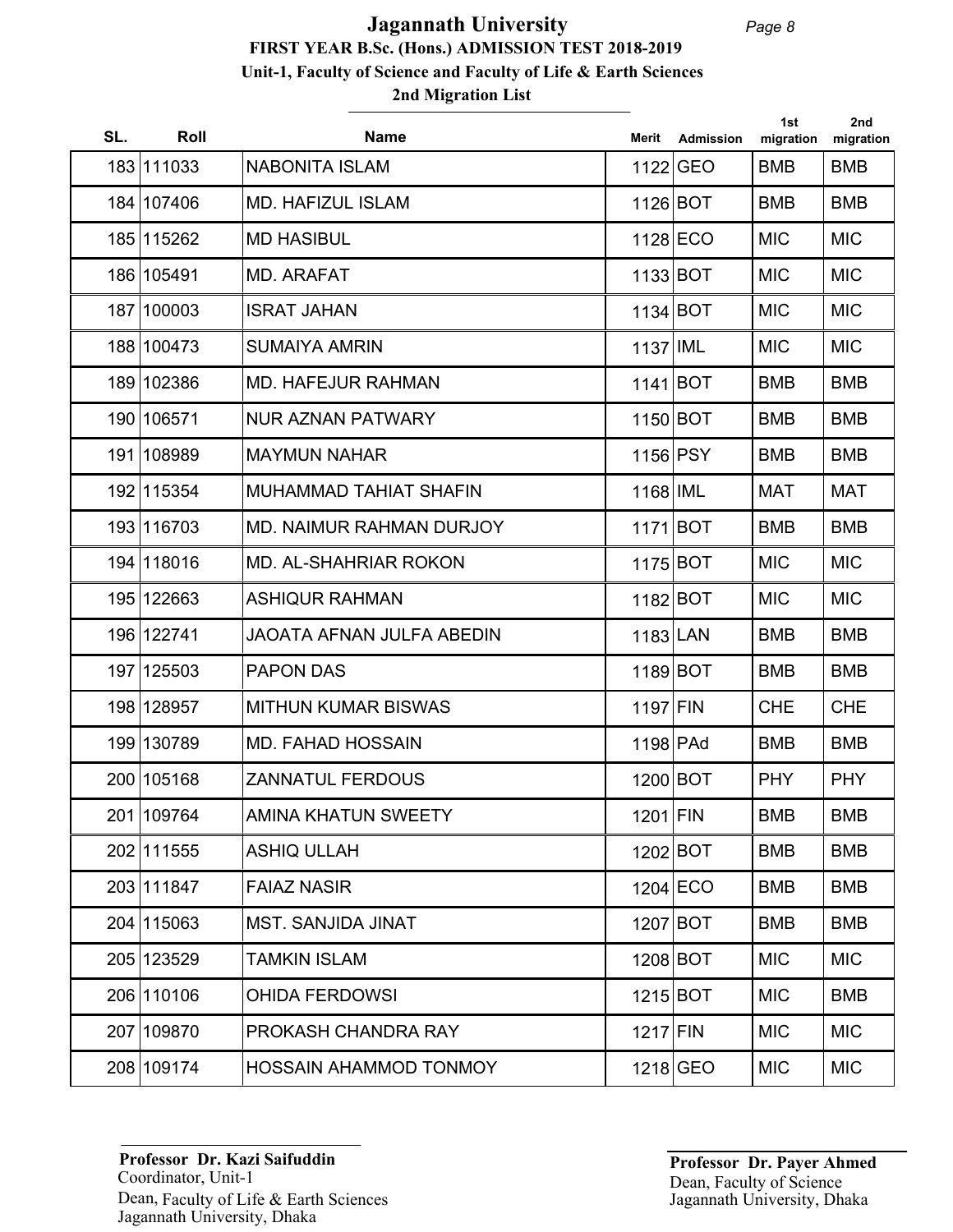## **2nd Migration List FIRST YEAR B.Sc. (Hons.) ADMISSION TEST 2018-2019 Unit-1, Faculty of Science and Faculty of Life & Earth Sciences Jagannath University**

| SL. | Roll       | <b>Name</b>                      | Merit      | Admission  | 1st<br>migration | 2nd<br>migration |
|-----|------------|----------------------------------|------------|------------|------------------|------------------|
|     | 209 123543 | NIBEDITA ROY NITU                | 1221 FIN   |            | <b>MIC</b>       | <b>MIC</b>       |
|     | 210 123197 | <b>FAHMIDA KHANAM MILI</b>       | 1223 BAN   |            | <b>PHY</b>       | <b>MIC</b>       |
|     | 211 125103 | <b>SUMON SARDER DIPTA</b>        |            | 1224 GEO   | <b>CHE</b>       | <b>CHE</b>       |
|     | 212 126228 | <b>MARJAHAN</b>                  |            | 1225 ECO   | ZOO              | ZOO              |
|     | 213 112185 | <b>ANANNA ROY</b>                |            | 1229 GEO   | <b>MAT</b>       | <b>MIC</b>       |
|     | 214 122651 | S. M. NAZMUL HOSEN               |            | 1236 GEO   | <b>CHE</b>       | <b>CHE</b>       |
|     | 215 119386 | <b>NUR MOHAMMAD HABIB</b>        |            | 1239 GEO   | <b>LAW</b>       | <b>LAW</b>       |
|     | 216 123228 | <b>RAQIBUZZAMAN</b>              |            | 1240 GEO   | <b>CHE</b>       | <b>MIC</b>       |
|     | 217 102981 | MD. AL-AMIN                      |            | $1242$ ECO | <b>PHY</b>       | <b>MIC</b>       |
|     | 218 101427 | <b>JANNATUL FERDOUS</b>          | 1245 PAd   |            | <b>LAW</b>       | <b>MIC</b>       |
|     | 219 103821 | RAKIBUL AZADTAWHID               |            | 1248 GEO   | <b>CHE</b>       | <b>MIC</b>       |
|     | 220 109979 | <b>MST. AZMERY SULTANA</b>       |            | 1258 GEO   | <b>PHY</b>       | <b>PHY</b>       |
|     | 221 110401 | <b>REDOY- UL- ISLAM</b>          |            | 1259 GEO   | <b>STA</b>       | <b>STA</b>       |
|     | 222 116635 | MD. MEHEDI HASAN MOJUMDER        | 1270 PSY   |            | <b>MAT</b>       | <b>MAT</b>       |
|     | 223 117345 | <b>MD. SEUM UDDIN KHAN</b>       |            | 1271 GEO   | <b>GEO</b>       | <b>GEO</b>       |
|     | 224 124103 | <b>CHANDRIMA ROY</b>             | 1278 PSY   |            | <b>CHE</b>       | <b>CHE</b>       |
|     | 225 127053 | <b>NARMIN NAWER</b>              | 1282 BEd   |            | <b>CHE</b>       | <b>CHE</b>       |
|     | 226 103464 | <b>SAMIYA KHANDOKER</b>          |            | 1293 ECO   | <b>FIN</b>       | <b>FIN</b>       |
|     | 227 112370 | <b>UMME HANI</b>                 | 1295 LAN   |            | <b>MAT</b>       | <b>MAT</b>       |
|     | 228 123983 | <b>AMENA BHUIYAN</b>             |            | 1299 MKT   | <b>CHE</b>       | <b>CHE</b>       |
|     | 229 124022 | <b>MD.SHOWKAT AKBER</b>          |            | 1300 GEO   | <b>MAT</b>       | <b>MAT</b>       |
|     | 230 125423 | SANJIDA AKTER ORPA               |            | 1301 GEO   | <b>BOT</b>       | <b>BOT</b>       |
|     | 231 104086 | <b>RAFIA NUSRAT PROME</b>        | $1307$ PAd |            | <b>CHE</b>       | <b>CHE</b>       |
|     | 232 126543 | <b>MD SHOAIB AHMED</b>           |            | $1309$ ECO | <b>CHE</b>       | <b>CHE</b>       |
|     | 233 101473 | <b>SAIAK RAINUMA SHIFA</b>       |            | $1311$ ECO | <b>CHE</b>       | <b>CHE</b>       |
|     | 234 108657 | <b>MST. TASMIA TASNUVA TANNI</b> |            | $1312$ BAN | <b>ENG</b>       | <b>ENG</b>       |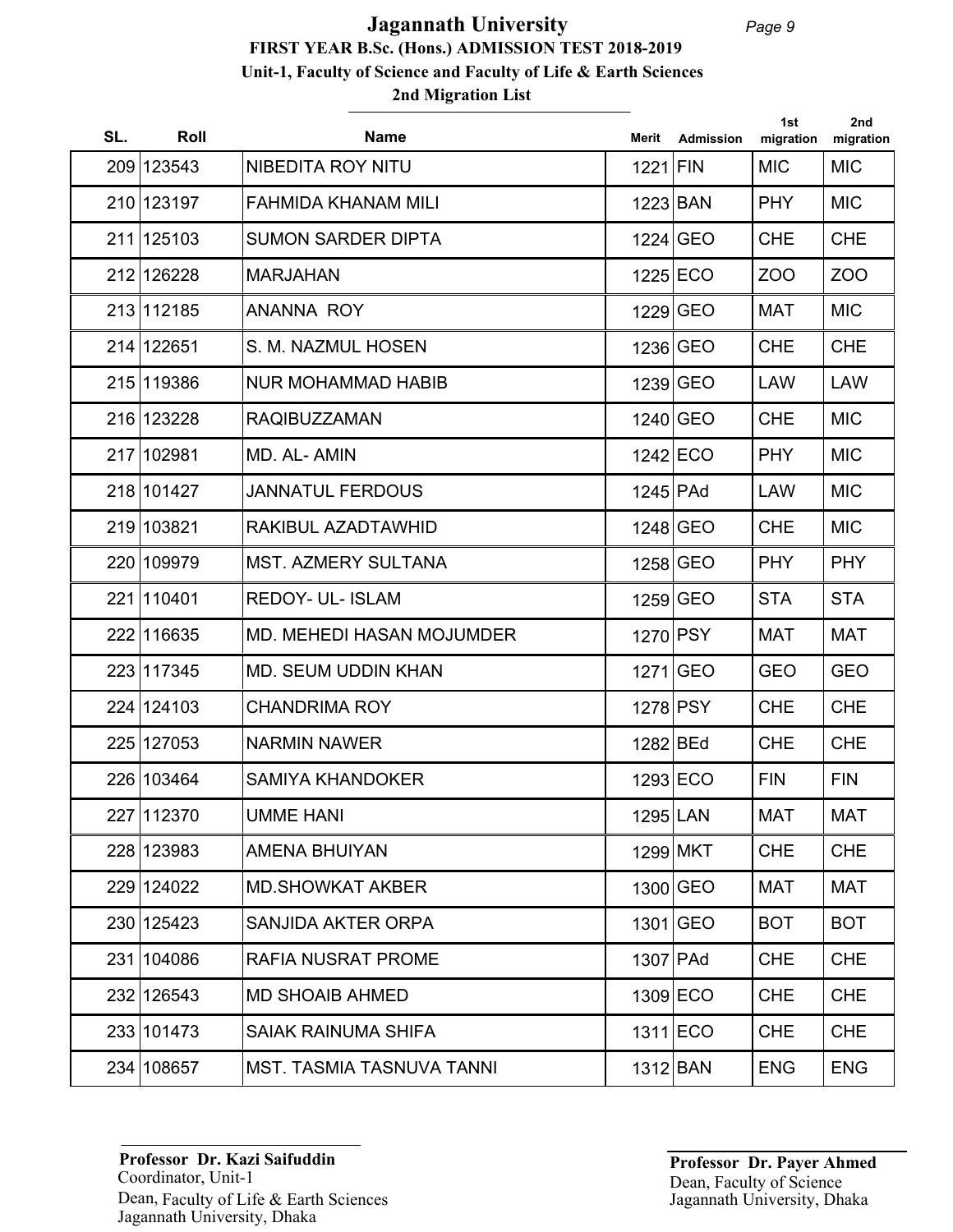| SL. | Roll       | <b>Name</b>                        | Merit    | <b>Admission</b> | 1st<br>migration | 2nd<br>migration |
|-----|------------|------------------------------------|----------|------------------|------------------|------------------|
|     | 235 104605 | PRANTO RONJON BHOWMIK              | 1323 MKT |                  | <b>FIN</b>       | <b>FIN</b>       |
|     | 236 123397 | <b>MD. SALMAN SARDAR</b>           |          | 1326 ECO         | <b>MAT</b>       | <b>MAT</b>       |
|     | 237 108192 | <b>NISHAT TASNIM</b>               |          | 1328 GEO         | <b>PHY</b>       | <b>PHY</b>       |
|     | 238 127399 | <b>MD. NADIM MIA</b>               |          | 1331 ECO         | <b>CHE</b>       | <b>CHE</b>       |
|     | 239 123985 | <b>MOST. JANNATUL FERDOUS JAMI</b> | 1336 AIS |                  | <b>CHE</b>       | <b>CHE</b>       |
|     | 240 130773 | <b>SHAIDA KABIR JAREN</b>          | 1338 PSY |                  | <b>CHE</b>       | <b>CHE</b>       |
|     | 241 109116 | <b>MD. POLASH MIA</b>              | 1342 PSY |                  | <b>CHE</b>       | <b>CHE</b>       |
|     | 242 103398 | <b>FERDOUSI RAHMAN</b>             | 1343 PSY |                  | <b>MAT</b>       | <b>MAT</b>       |
|     | 243 128988 | <b>MD. RAKIB KHAN</b>              |          | 1345 POS         | <b>CHE</b>       | <b>CHE</b>       |
|     | 244 125575 | <b>MD. ABU HASAN</b>               | 1346 BEd |                  | <b>LAW</b>       | <b>LAW</b>       |
|     | 245 100158 | <b>MD.RAKIB-UL-HASAN BAPPY</b>     | 1347 PSY |                  | <b>CHE</b>       | <b>CHE</b>       |
|     | 246 107752 | <b>SUMAIYA AKTER SUMY</b>          | 1364 PSY |                  | <b>MAT</b>       | <b>MAT</b>       |
|     | 247 109737 | <b>MORIOM AKHTER ETI</b>           | 1366 PSY |                  | <b>CHE</b>       | <b>CHE</b>       |
|     | 248 109908 | <b>MD. ATIKUL ISLAM</b>            |          | 1367 MKT         | <b>CHE</b>       | <b>CHE</b>       |
|     | 249 112186 | <b>MAHMUDA SULTANA</b>             | 1374 BAN |                  | <b>BOT</b>       | <b>BOT</b>       |
|     | 250 126693 | <b>ISHRAT JAHAN IMU</b>            | 1407 AIS |                  | <b>MAT</b>       | <b>MAT</b>       |
|     | 251 131026 | <b>SAKINA ISLAM</b>                |          | 1418 MGT         | <b>FIN</b>       | <b>FIN</b>       |
|     | 252 125375 | <b>TASFIA HOSSAIN POUSHI</b>       | 1432 PSY |                  | <b>BOT</b>       | <b>BOT</b>       |
|     | 253 126593 | <b>MD.ROMJAN ALI</b>               |          | 1433 PSY         | <b>CHE</b>       | <b>CHE</b>       |
|     | 254 129901 | <b>EFAT JAHAN CHOWDHURY</b>        | 1435 PSY |                  | <b>PHY</b>       | <b>PHY</b>       |
|     | 255 104512 | <b>TANVIR AHMED SUJON</b>          |          | 1439 PSY         | <b>PHY</b>       | <b>PHY</b>       |
|     | 256 116152 | <b>DIPAYAN BISWAS</b>              |          | 1440 MKT         | <b>MCJ</b>       | <b>MCJ</b>       |
|     | 257 129319 | <b>ZAHID HASAN</b>                 |          | 1441 PSY         | MAT              | MAT              |
|     | 258 104944 | <b>MD. MAHFUZUR RAHMAN</b>         | 1443 BEd |                  | <b>STA</b>       | <b>STA</b>       |
|     | 259 112276 | <b>MD. RAFIQUL ISLAM</b>           | 1444 PSY |                  | <b>PHY</b>       | <b>PHY</b>       |
|     | 260 123977 | AFSARA BINTE RASHID                |          | 1445 PSY         | <b>BOT</b>       | <b>BOT</b>       |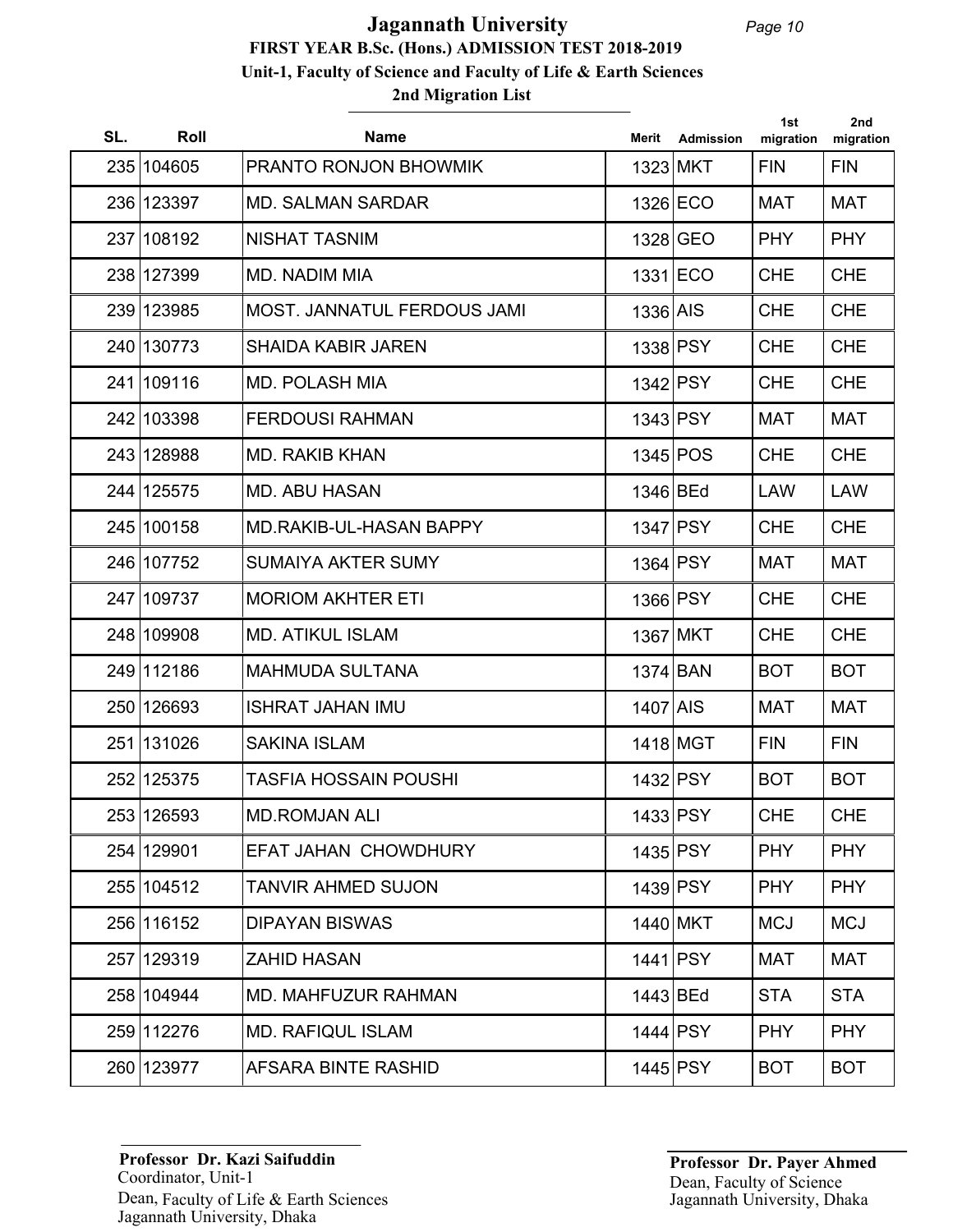| SL. | Roll       | <b>Name</b>                        | Merit      | <b>Admission</b> | 1st<br>migration | 2nd<br>migration |
|-----|------------|------------------------------------|------------|------------------|------------------|------------------|
|     | 261 126989 | ABDULLAH-AL-NOMAN                  | 1446 MKT   |                  | <b>CHE</b>       | <b>CHE</b>       |
|     | 262 111777 | <b>MALLIKA RAY</b>                 | 1447 PSY   |                  | ZOO              | ZOO              |
|     | 263 130944 | <b>SWARNALI PAL</b>                |            | 1449 MKT         | <b>MAT</b>       | <b>MAT</b>       |
|     | 264 100503 | <b>JAHENUR AKHTER</b>              | 1451 BAN   |                  | ZO <sub>O</sub>  | ZOO              |
|     | 265 108580 | <b>TAHMINA AKTER BRISTI</b>        |            | 1452 POS         | <b>CHE</b>       | <b>CHE</b>       |
|     | 266 111333 | <b>JONAYED HOSSEN</b>              |            | 1457 POS         | <b>CHE</b>       | <b>CHE</b>       |
|     | 267 120340 | <b>RUKSHANA KHATUN</b>             | 1458 BAN   |                  | <b>BOT</b>       | <b>BOT</b>       |
|     | 268 116217 | SHANJIDA ISLAM SHIKHA              |            | 1463 MGT         | <b>STA</b>       | <b>STA</b>       |
|     | 269 117054 | MD. MOSTOFA SHAKIL                 | 1465 LAN   |                  | <b>LAW</b>       | <b>LAW</b>       |
|     | 270 131016 | <b>MANAB BARAI</b>                 | 1466 LAN   |                  | <b>MAT</b>       | <b>MAT</b>       |
|     | 271 107517 | <b>MD. FAYSHAL</b>                 | 1467 HIS   |                  | <b>PHY</b>       | <b>PHY</b>       |
|     | 272 108589 | <b>HASIB ALI</b>                   | 1468 LAN   |                  | <b>CHE</b>       | <b>CHE</b>       |
|     | 273 125227 | <b>MD. MOSAROF HOSSAIN</b>         |            | 1469 MGT         | <b>CHE</b>       | <b>CHE</b>       |
|     | 274 112651 | <b>HAPPY BISWAS</b>                | 1470 BEd   |                  | <b>MAT</b>       | <b>MAT</b>       |
|     | 275 126123 | PROVATI BARAI POPY                 |            | 1471 POS         | <b>CHE</b>       | <b>CHE</b>       |
|     | 276 102212 | <b>SUJOY KUMAR DAS</b>             | 1474 PHI   |                  | <b>MAT</b>       | <b>MAT</b>       |
|     | 277 112570 | <b>MD. MUNNA JOMADDAR</b>          |            | 1475 POS         | <b>PHY</b>       | <b>PHY</b>       |
|     | 278 128933 | <b>TASNIM MEEM</b>                 |            | 1476 POS         | <b>CHE</b>       | <b>CHE</b>       |
|     | 279 114583 | RISHADUL ISLAM RATUL               | 1477 HIS   |                  | <b>CHE</b>       | <b>CHE</b>       |
|     | 280 119911 | <b>MUNNA SHAIKH</b>                | $1478$ HIS |                  | <b>PHY</b>       | <b>PHY</b>       |
|     | 281 102993 | <b>ISRAT JAHAN ESHA</b>            |            | 1483 MGT         | <b>FIN</b>       | <b>FIN</b>       |
|     | 282 105064 | <b>ATIKUR RAHMAN</b>               |            | 1486 MGT         | <b>CHE</b>       | <b>CHE</b>       |
|     | 283 106877 | <b>MD. NAZMUL HASAN</b>            |            | 1493 MGT         | <b>PHY</b>       | <b>PHY</b>       |
|     | 284 110313 | <b>MD ZAHID HASAN ZIM</b>          | 1502 BEd   |                  | <b>CHE</b>       | <b>CHE</b>       |
|     | 285 111142 | KHANDAKER ASHIQE UDDIN             | $1508$ HIS |                  | <b>STA</b>       | <b>STA</b>       |
|     | 286 111297 | <b>MUTAKABBIR HASAN KHAN LORIN</b> | 1509 HIS   |                  | ZOO              | ZOO              |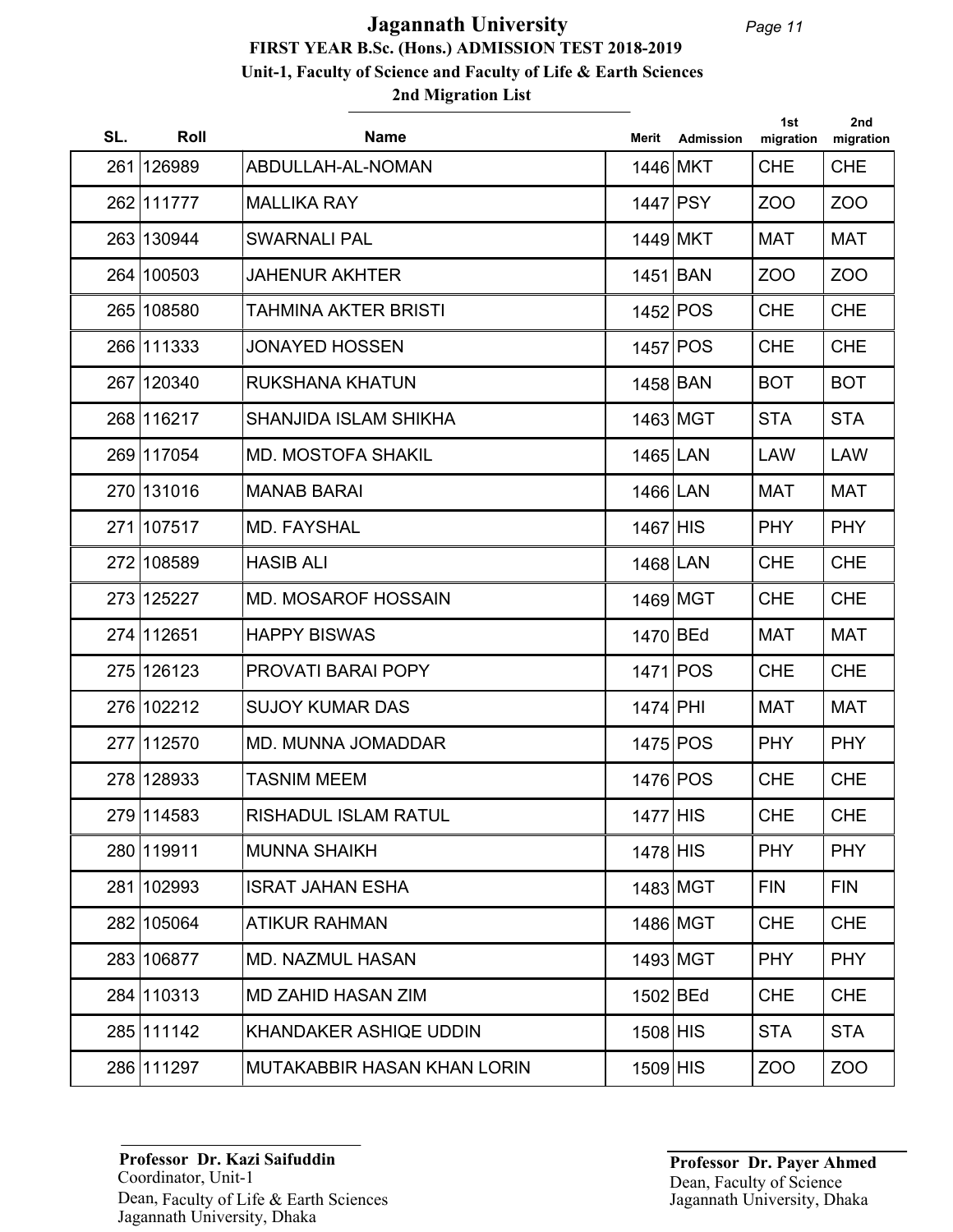## **2nd Migration List FIRST YEAR B.Sc. (Hons.) ADMISSION TEST 2018-2019 Unit-1, Faculty of Science and Faculty of Life & Earth Sciences Jagannath University**

| SL. | Roll       | <b>Name</b>                 | Merit      | <b>Admission</b> | 1st<br>migration | 2nd<br>migration |
|-----|------------|-----------------------------|------------|------------------|------------------|------------------|
|     | 287 113747 | RABAYA SULTANA MIM          |            | 1515 POS         | <b>LAW</b>       | <b>LAW</b>       |
|     | 288 119875 | <b>AMINUL ISLAM APURBO</b>  | 1523 IH    |                  | <b>CHE</b>       | <b>CHE</b>       |
|     | 289 122603 | <b>NAFIS FUAD</b>           | 1529 BEd   |                  | <b>PHY</b>       | <b>PHY</b>       |
|     | 290 128307 | <b>SOHEL RANA</b>           |            | $1544$ POS       | <b>CHE</b>       | <b>CHE</b>       |
|     | 291 110229 | <b>ASMA BINTE ANWAR</b>     | 1549 ANP   |                  | <b>PHY</b>       | <b>PHY</b>       |
|     | 292 123287 | <b>SOJIB KORMOKAR</b>       |            | 1557 POS         | <b>STA</b>       | <b>STA</b>       |
|     | 293 130868 | <b>ZOHORA KHATUN AKHIE</b>  | 1561 ANP   |                  | ZO <sub>O</sub>  | ZO <sub>O</sub>  |
|     | 294 126139 | KHADIZA AKTER ILMA          | 1564 SW    |                  | ZOO              | ZOO              |
|     | 295 125539 | <b>SABIKUN NAHAR</b>        | $1565$ ANP |                  | <b>PHY</b>       | <b>PHY</b>       |
|     | 296 105697 | <b>MD. HOSSEN MOLLA</b>     | 1571 PHI   |                  | <b>MAT</b>       | <b>MAT</b>       |
|     | 297 108466 | <b>MD.MAHADI HASAN SIAM</b> | 1572 SW    |                  | <b>CHE</b>       | <b>CHE</b>       |
|     | 298 124269 | ASIFUR RAHMAN BHUYAN        |            | 1576 POS         | <b>PHY</b>       | <b>PHY</b>       |
|     | 299 129907 | <b>SOJIB AHMED</b>          | 1579 IH    |                  | <b>PHY</b>       | <b>PHY</b>       |
|     | 300 115971 | <b>KHALID MAHMUD EMON</b>   |            | 1583 POS         | <b>FIN</b>       | <b>FIN</b>       |
|     | 301 123713 | <b>MD.SHAZZAD HOSSAIN</b>   |            | 1584 POS         | <b>FIN</b>       | <b>FIN</b>       |
|     | 302 125219 | <b>ABUL HASAN</b>           |            | 1585 POS         | <b>PHY</b>       | <b>PHY</b>       |
|     | 303 112899 | <b>MONIKA DAS</b>           |            | 1586 POS         | <b>CHE</b>       | <b>CHE</b>       |
|     | 304 128099 | <b>MOHONA AKTER</b>         | 1588 ANP   |                  | <b>MAT</b>       | <b>MAT</b>       |
|     | 305 104863 | <b>AL-MAMUN KHAN</b>        | 1589 ANP   |                  | <b>ZOO</b>       | <b>ZOO</b>       |
|     | 306 108121 | DABANONDO DEVNATH           |            | 1590 POS         | <b>CHE</b>       | <b>CHE</b>       |
|     | 307 126523 | <b>BAPPY MIA</b>            |            | $1592$ SOC       | <b>CHE</b>       | <b>CHE</b>       |
|     | 308 113425 | <b>KANIZ ROKSANA</b>        |            | 1593 ANP         | <b>CHE</b>       | <b>CHE</b>       |
|     | 309 125999 | <b>MD. MUTTASHIM BILLAH</b> | 1594 IH    |                  | <b>CHE</b>       | <b>CHE</b>       |
|     | 310 111308 | MD. AL-IMRAN                |            | 1595 SOC         | <b>CHE</b>       | <b>CHE</b>       |
|     | 311 127087 | <b>SHANTA SAHA</b>          | 1597 SW    |                  | <b>CHE</b>       | <b>CHE</b>       |
|     | 312 105659 | <b>AKASH ROY</b>            | 1605 PHI   |                  | <b>CHE</b>       | <b>CHE</b>       |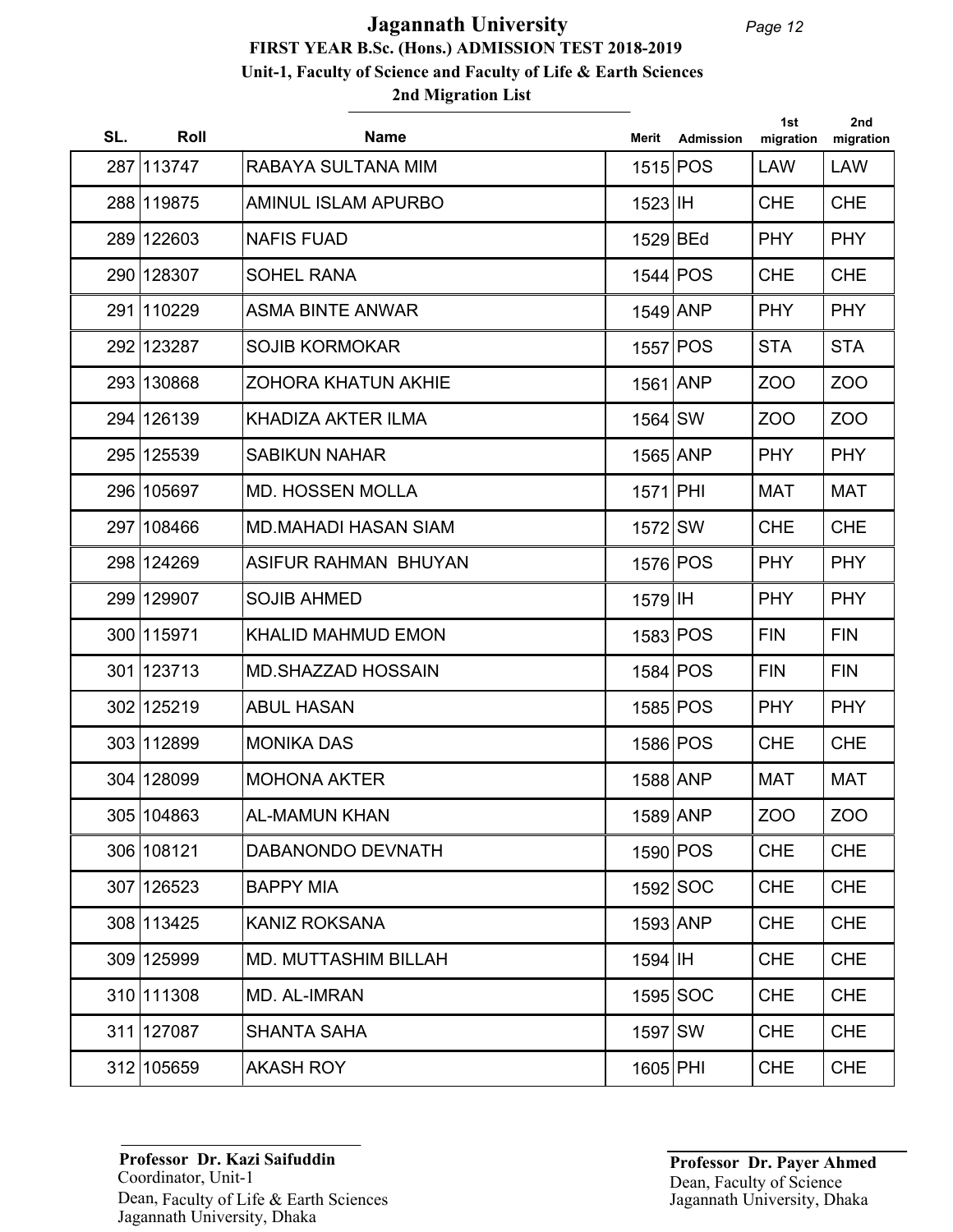## **2nd Migration List FIRST YEAR B.Sc. (Hons.) ADMISSION TEST 2018-2019 Unit-1, Faculty of Science and Faculty of Life & Earth Sciences Jagannath University**

| SL. | Roll       | <b>Name</b>                     | Merit      | <b>Admission</b> | 1st<br>migration | 2nd<br>migration |
|-----|------------|---------------------------------|------------|------------------|------------------|------------------|
|     | 313 125063 | <b>JIME SHAHRIAR</b>            | 1609 SW    |                  | <b>CHE</b>       | <b>CHE</b>       |
|     | 314 113475 | <b>MAHIBA TABASSUM DEEP</b>     | $1611$ ANP |                  | <b>CHE</b>       | <b>CHE</b>       |
|     | 315 116539 | <b>AFROZA AKTER</b>             | 1613 PHI   |                  | <b>ENG</b>       | <b>ENG</b>       |
|     | 316 117886 | <b>ABDUL HANNAN</b>             | 1616 PHI   |                  | <b>CHE</b>       | <b>CHE</b>       |
|     | 317 126929 | <b>SHARONI DAS</b>              | $1617$ ANP |                  | <b>LAW</b>       | <b>LAW</b>       |
|     | 318 127059 | ZAFRIN JAHAN SHAMMI             | 1618 PHI   |                  | <b>CHE</b>       | <b>CHE</b>       |
|     | 319 103613 | <b>FARHAN WAHID</b>             | 1619 PHI   |                  | <b>CHE</b>       | <b>CHE</b>       |
|     | 320 104150 | FARHAD MAHMUD FAHIM             | 1630 ANP   |                  | <b>CHE</b>       | <b>CHE</b>       |
|     | 321 105556 | <b>RAJON CHANDRO ROY</b>        | 1634 ANP   |                  | <b>MAT</b>       | <b>MAT</b>       |
|     | 322 106954 | HUSSAIN MUHAMMOD GOLAM RAJIQUE  | 1636       |                  | <b>MAT</b>       | <b>MAT</b>       |
|     | 323 107124 | <b>JULAKHA AKTER SHEULI</b>     | 1637       |                  | <b>CHE</b>       | <b>CHE</b>       |
|     | 324 109035 | <b>ANJUMAN ARA</b>              | 1639       |                  | <b>PSY</b>       | <b>PSY</b>       |
|     | 325 111117 | <b>MD. MORSHEDUL HASAN</b>      | 1644       |                  | LAW              | <b>LAW</b>       |
|     | 326 115266 | MD. NURUZZAMAN                  | 1655       |                  | <b>MAT</b>       | <b>MAT</b>       |
|     | 327 116389 | <b>JANNATUL MAWA MIM</b>        | 1657       |                  | <b>CHE</b>       | <b>CHE</b>       |
|     | 328 117261 | <b>ZIBON NESA DIBA</b>          | 1661       |                  | <b>CHE</b>       | <b>CHE</b>       |
|     | 329 119394 | <b>FAHMIDA YESMIN</b>           | 1665       |                  | <b>PHY</b>       | <b>PHY</b>       |
|     | 330 120006 | <b>MD. JOBAYED HASSAN</b>       | 1668       |                  | <b>CHE</b>       | <b>CHE</b>       |
|     | 331 120338 | <b>MAHBUBA IRIN JUTHI</b>       | 1669       |                  | <b>ENG</b>       | <b>ENG</b>       |
|     | 332 123464 | <b>ARIFUR RAHMAN</b>            | 1677       |                  | <b>MAT</b>       | <b>MAT</b>       |
|     | 333 124204 | <b>MD. FAKHRUL ISLAM HRIDAY</b> | 1681       |                  | <b>PHY</b>       | <b>PHY</b>       |
|     | 334 127784 | RUKSANA BENTE RASHID            | 1689       |                  | <b>PHY</b>       | <b>PHY</b>       |
|     | 335 129002 | <b>SUMONA HAQUE</b>             | 1693       |                  | PAd              | PAd              |
|     | 336 130698 | <b>ARONI KARMAKAR</b>           | 1699       |                  | <b>PHY</b>       | <b>PHY</b>       |
|     | 337 103268 | ALIN TASNIM AURORA              | 1703       |                  | <b>CHE</b>       | <b>CHE</b>       |
|     | 338 112313 | <b>SURAIYA ISLAM</b>            | 1705       |                  | <b>CHE</b>       | <b>CHE</b>       |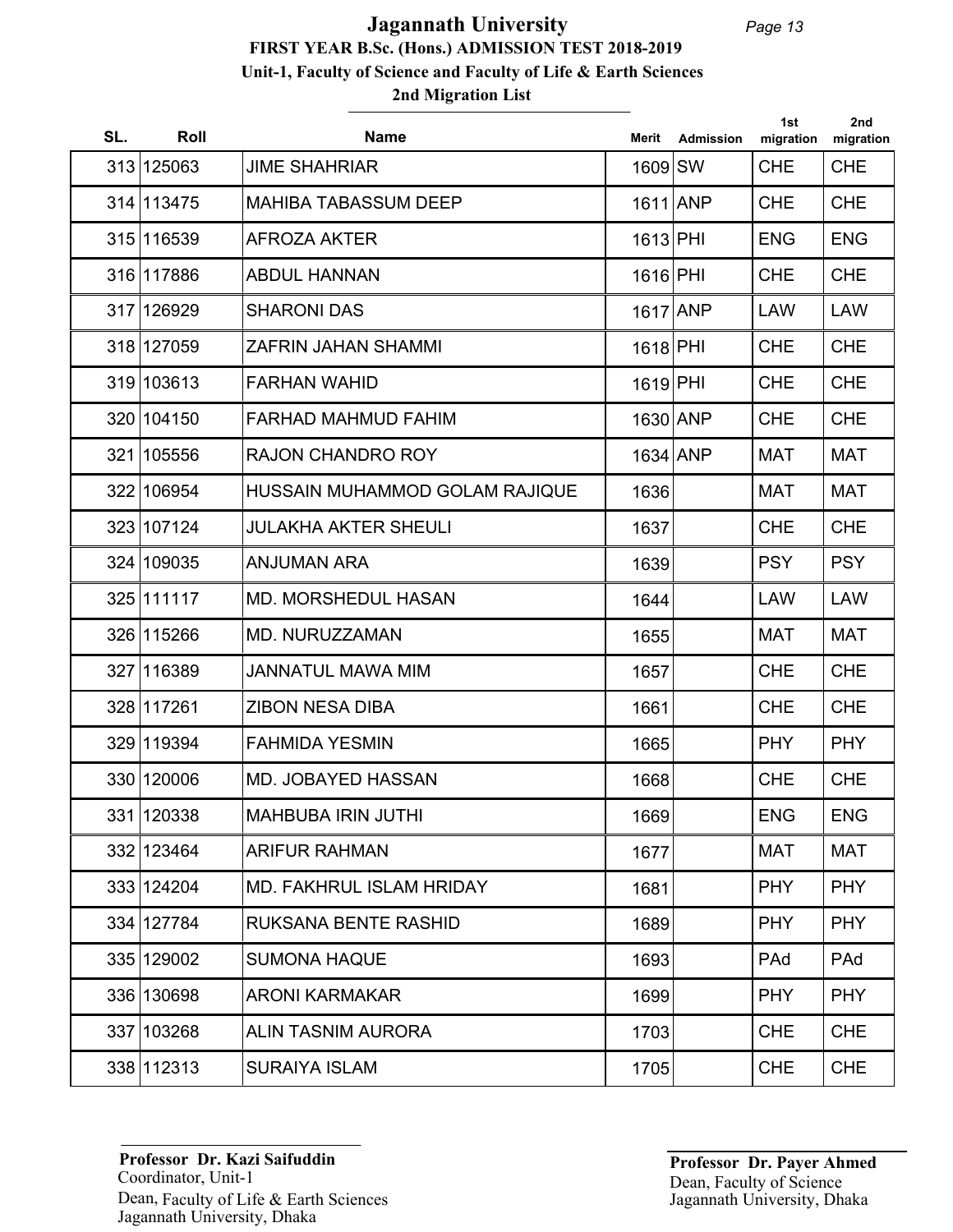| SL. | Roll       | <b>Name</b>                     | Merit | <b>Admission</b> | 1st<br>migration | 2nd<br>migration |
|-----|------------|---------------------------------|-------|------------------|------------------|------------------|
|     | 339 123336 | <b>KAZI JABIN TASNIM</b>        | 1711  |                  | <b>PHY</b>       | <b>CHE</b>       |
|     | 340 130763 | MD. RIAD KHAN                   | 1716  |                  | <b>MAT</b>       | <b>MAT</b>       |
|     | 341 110311 | <b>MD. MEHEDI HASSAN</b>        | 1717  |                  | <b>PHY</b>       | <b>PHY</b>       |
|     | 342 114917 | <b>MD. MEHEDI HASAN</b>         | 1718  |                  | <b>PHY</b>       | <b>CHE</b>       |
|     | 343 113679 | <b>RAIYAN SULTANA ELMA</b>      | 1719  |                  | <b>PHY</b>       | <b>CHE</b>       |
|     | 344 103748 | <b>LAZINA SHAHREEN</b>          | 1721  |                  | <b>MAT</b>       | <b>MAT</b>       |
|     | 345 121868 | UMMA HABIBA EASHA               | 1724  |                  | <b>MAT</b>       | <b>MAT</b>       |
|     | 346 125026 | <b>SABIKUN NAHAR EMA</b>        | 1727  |                  | <b>PHY</b>       | <b>PHY</b>       |
|     | 347 109099 | <b>SUMAIA AKTER</b>             | 1728  |                  | <b>LAW</b>       | <b>LAW</b>       |
|     | 348 104811 | <b>MD.SHAKIL ISLAM</b>          | 1730  |                  | <b>ECO</b>       | <b>ECO</b>       |
|     | 349 119581 | <b>MD. SHAHIN HOSSAIN</b>       | 1731  |                  | <b>MAT</b>       | <b>MAT</b>       |
|     | 350 130750 | <b>NAFISA AHMED</b>             | 1733  |                  | <b>MAT</b>       | <b>CHE</b>       |
|     | 351 109319 | <b>SMRITI BEGUM</b>             | 1734  |                  | <b>MAT</b>       | <b>MAT</b>       |
|     | 352 119152 | <b>JANNATOL NESA UPOMA</b>      | 1736  |                  | <b>STA</b>       | <b>STA</b>       |
|     | 353 128950 | <b>TANJILA AKTER</b>            | 1737  |                  | <b>MAT</b>       | <b>MAT</b>       |
|     | 354 109613 | <b>ASRAFUL ALAM JAYED</b>       | 1739  |                  | <b>MAT</b>       | <b>MAT</b>       |
|     | 355 123455 | <b>SUMAIYA ALAM</b>             | 1741  |                  | <b>PHY</b>       | <b>PHY</b>       |
|     | 356 126035 | <b>BIDHAN CHANDROW BARMON</b>   | 1744  |                  | <b>STA</b>       | <b>STA</b>       |
|     | 357 107177 | KAWKAB AHMMAD CHOWDHURY         | 1747  |                  | <b>STA</b>       | <b>CHE</b>       |
|     | 358 110750 | <b>RAKIB HASAN KHAN</b>         | 1749  |                  | <b>LAW</b>       | <b>LAW</b>       |
|     | 359 128663 | <b>RAFIUL HASSAN AKIB</b>       | 1753  |                  | <b>PHY</b>       | <b>CHE</b>       |
|     | 360 123285 | <b>NAYMUN NESA KIBRIA NAWME</b> | 1757  |                  | <b>PHY</b>       | <b>CHE</b>       |
|     | 361 121563 | <b>MONI AKTER</b>               | 1759  |                  | ZOO              | ZOO              |
|     | 362 110551 | <b>MD. SHOHANUR RAHMAN</b>      | 1765  |                  | <b>PHY</b>       | <b>PHY</b>       |
|     | 363 119235 | <b>MD. IMTIAZ SULTAN</b>        | 1766  |                  | <b>MAT</b>       | <b>CHE</b>       |
|     | 364 125425 | K. M. ARMAN HOSSAIN SHUVO       | 1768  |                  | <b>PHY</b>       | <b>CHE</b>       |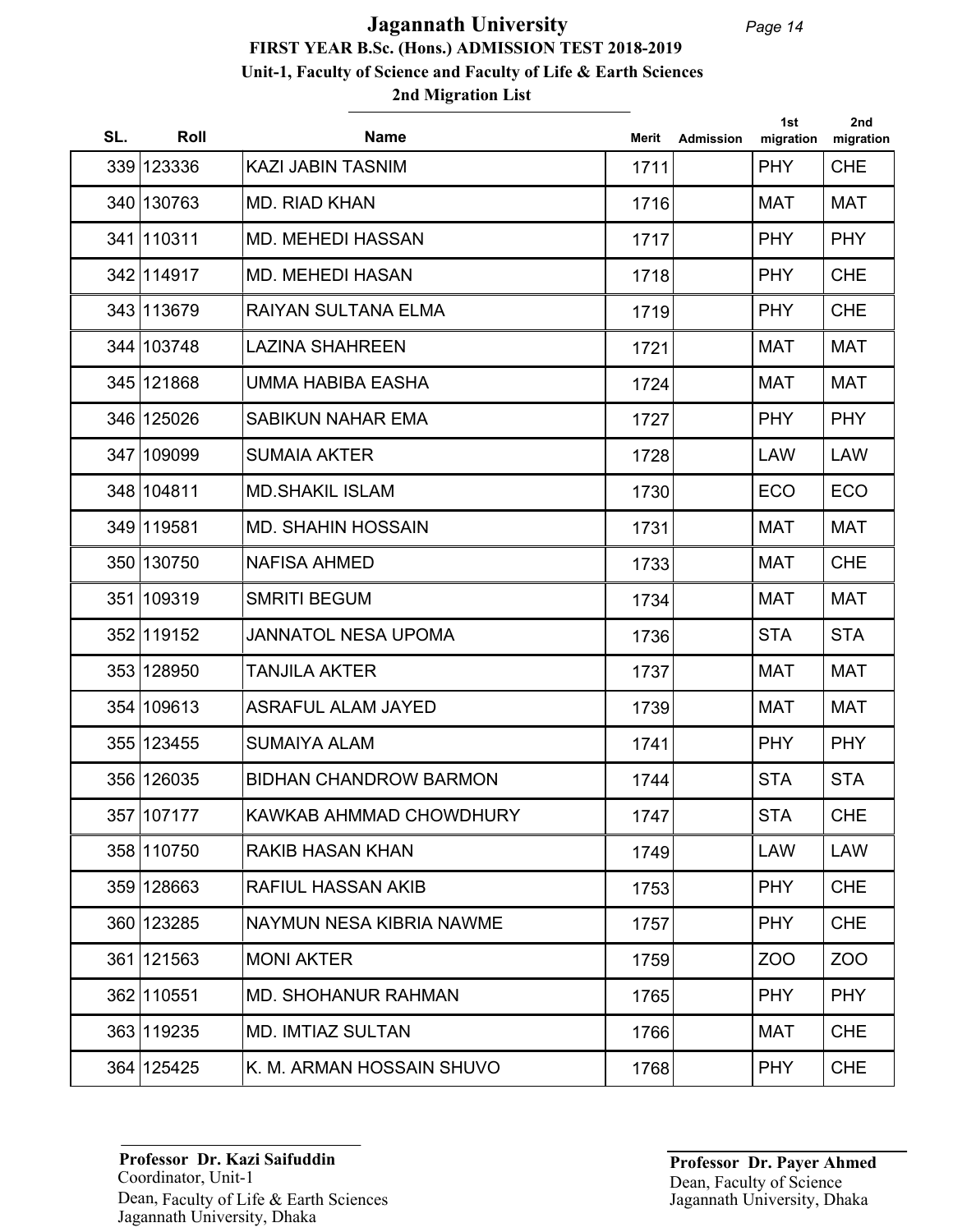| SL. | Roll       | <b>Name</b>                     | Merit | Admission | 1st<br>migration | 2nd<br>migration |
|-----|------------|---------------------------------|-------|-----------|------------------|------------------|
|     | 365 113039 | <b>AFIA RAHMAN</b>              | 1772  |           | <b>PHY</b>       | <b>CHE</b>       |
|     | 366 113583 | <b>MEHBUBA YEASMIN</b>          | 1773  |           | <b>PHY</b>       | <b>CHE</b>       |
|     | 367 108999 | <b>SETU KARMOKAR</b>            | 1776  |           | <b>PHY</b>       | <b>CHE</b>       |
|     | 368 108401 | MD. SAKIBUR RAHAMAN PRANTO      | 1778  |           | <b>MAT</b>       | <b>MAT</b>       |
|     | 369 122117 | <b>TANZINA KHATUN</b>           | 1779  |           | <b>PHY</b>       | <b>CHE</b>       |
|     | 370 112249 | <b>Pritam Das</b>               | 1780  |           | <b>PHY</b>       | <b>PHY</b>       |
|     | 371 115883 | <b>ITTESAF CHOWDHURY</b>        | 1781  |           | <b>MAT</b>       | <b>MAT</b>       |
|     | 372 104339 | <b>TANUSSRI ROY CHOWDHURY</b>   | 1788  |           | <b>ENG</b>       | <b>ENG</b>       |
|     | 373 105786 | TASMIA RAHMAN MYSHA             | 1797  |           | <b>MAT</b>       | <b>MAT</b>       |
|     | 374 109077 | TAHAMINA HAQ ANY                | 1803  |           | <b>LAW</b>       | <b>LAW</b>       |
|     | 375 109519 | <b>MAFAYED</b>                  | 1804  |           | <b>PHY</b>       | <b>PHY</b>       |
|     | 376 110317 | <b>ISHRAT JAHAN ERA</b>         | 1806  |           | <b>PHY</b>       | <b>CHE</b>       |
|     | 377 110783 | KHADIJA AFRIN NIHA              | 1807  |           | <b>LAW</b>       | <b>LAW</b>       |
|     | 378 118444 | <b>SHAHRIER AL RABBI</b>        | 1827  |           | <b>MAT</b>       | <b>MAT</b>       |
|     | 379 119014 | <b>SHAHBAJ SHAFIN HAQUE</b>     | 1832  |           | <b>MAT</b>       | <b>MAT</b>       |
|     | 380 119820 | <b>MOUMITA DUTTA</b>            | 1833  |           | <b>MCJ</b>       | <b>MCJ</b>       |
|     | 381 124221 | <b>NAJIA TAHSIN KUMKUM</b>      | 1841  |           | ZO <sub>O</sub>  | <b>CHE</b>       |
|     | 382 125127 | <b>ESHTIAQ AHAMED</b>           | 1843  |           | <b>MAT</b>       | <b>MAT</b>       |
|     | 383 127768 | <b>UMMAY JANNATON NAHAR</b>     | 1850  |           | LAW              | LAW              |
|     | 384 127816 | <b>KABYA NATH</b>               | 1851  |           | <b>MAT</b>       | <b>PHY</b>       |
|     | 385 104261 | <b>MD. ABDULLA AL YASIR</b>     | 1860  |           | <b>STA</b>       | <b>STA</b>       |
|     | 386 105350 | SHIBAJI SHANKAR TARAFDER        | 1863  |           | <b>MAT</b>       | <b>CHE</b>       |
|     | 387 106235 | <b>MST. RAFIA FERDOUS MRIDU</b> | 1864  |           | <b>MAT</b>       | <b>CHE</b>       |
|     | 388 108352 | NADIA JAHAN MITU                | 1866  |           | <b>MAT</b>       | <b>CHE</b>       |
|     | 389 109436 | <b>MOREOM KHANOM</b>            | 1867  |           | <b>STA</b>       | <b>STA</b>       |
|     | 390 121955 | <b>MD.SHOHANUR RAHMAN</b>       | 1874  |           | <b>MAT</b>       | <b>PHY</b>       |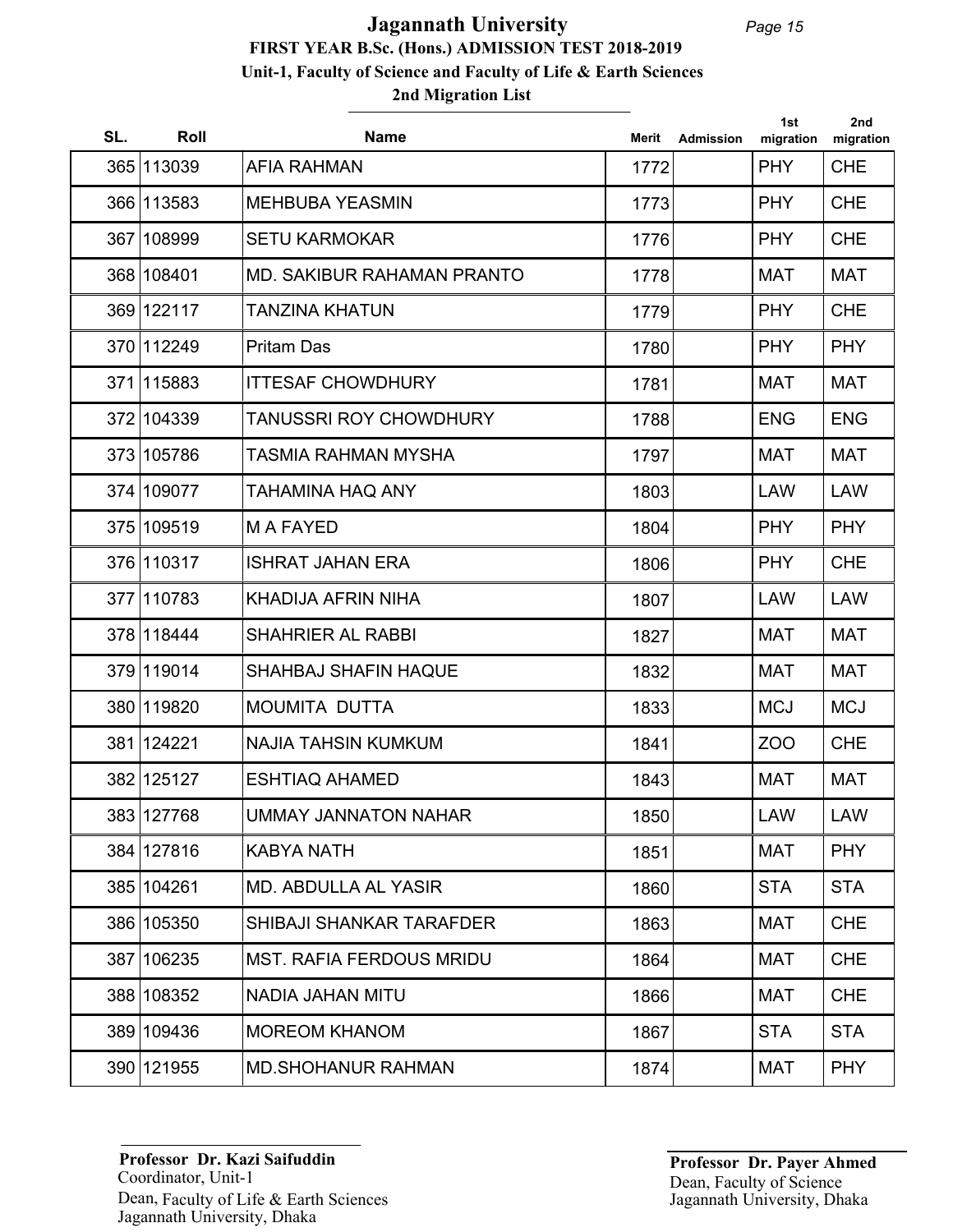## **2nd Migration List FIRST YEAR B.Sc. (Hons.) ADMISSION TEST 2018-2019 Unit-1, Faculty of Science and Faculty of Life & Earth Sciences Jagannath University**

| SL. | Roll       | <b>Name</b>                   | Merit | Admission | 1st<br>migration | 2nd<br>migration |
|-----|------------|-------------------------------|-------|-----------|------------------|------------------|
|     | 391 105364 | <b>FARIA TAZKIA NIPA</b>      | 1879  |           | <b>STA</b>       | <b>PHY</b>       |
|     | 392 112467 | <b>MD. ROKNUZZAMAN SHAKIL</b> | 1881  |           | <b>LAW</b>       | <b>PHY</b>       |
|     | 393 125115 | <b>SAIKAT SAHA</b>            | 1883  |           | <b>MAT</b>       | <b>PHY</b>       |
|     | 394 128759 | <b>SHAIKOT JAMAN HRIDOY</b>   | 1885  |           | <b>MAT</b>       | <b>PHY</b>       |
|     | 395 121534 | <b>MD ENAMUL HAQUE</b>        | 1887  |           | <b>MAT</b>       | <b>PHY</b>       |
|     | 396 130296 | <b>FARIA JAHAN ILMA</b>       | 1888  |           | ZO <sub>O</sub>  | ZOO              |
|     | 397 129834 | <b>FARHANA YESMIN</b>         | 1890  |           | ZO <sub>O</sub>  | <b>PHY</b>       |
|     | 398 110616 | <b>MARIA KHATUN SHUVRA</b>    | 1892  |           | <b>LAW</b>       | <b>LAW</b>       |
|     | 399 130919 | SHEIKH JAKIA NUR OISHEE       | 1894  |           | <b>STA</b>       | <b>MAT</b>       |
|     | 400 109056 | <b>MD. RAKIB HOSSEN</b>       | 1895  |           | <b>STA</b>       | <b>MAT</b>       |
|     | 401 113372 | <b>ANOY DAS</b>               | 1897  |           | <b>ECO</b>       | <b>ECO</b>       |
|     | 402 122219 | <b>NUSRAT JAMAN</b>           | 1898  |           | <b>PSY</b>       | <b>PHY</b>       |
|     | 403 122241 | <b>SUPARNA BARUA</b>          | 1899  |           | <b>STA</b>       | <b>PHY</b>       |
|     | 404 128301 | <b>AYRIN AKTER ETY</b>        | 1900  |           | <b>MCJ</b>       | <b>MCJ</b>       |
|     | 405 122963 | <b>YEAKUB ALI</b>             | 1901  |           | <b>STA</b>       | <b>MAT</b>       |
|     | 406 127889 | <b>MERAJ AHMED</b>            | 1903  |           | <b>ZOO</b>       | <b>MAT</b>       |
|     | 407 105363 | <b>MD. PARVEZ MIA</b>         | 1908  |           | <b>STA</b>       | <b>PHY</b>       |
|     | 408 120246 | <b>MAHFUJ AHMED</b>           | 1912  |           | <b>STA</b>       | <b>MAT</b>       |
|     | 409 126105 | <b>ASHIK IKBAL</b>            | 1916  |           | <b>FIN</b>       | <b>MAT</b>       |
|     | 410 129139 | <b>ABDUL AHAD AKOND</b>       | 1917  |           | ZO <sub>O</sub>  | ZO <sub>O</sub>  |
|     | 411 105179 | <b>HOJAIFA</b>                | 1919  |           | <b>STA</b>       | <b>MAT</b>       |
|     | 412 108963 | <b>MD. NAYEM HOSSAIN</b>      | 1921  |           | <b>STA</b>       | <b>PHY</b>       |
|     | 413 109771 | <b>MARUFA HAKIM</b>           | 1922  |           | ZO <sub>O</sub>  | <b>PHY</b>       |
|     | 414 112566 | TASDIKUL HASAN                | 1923  |           | <b>STA</b>       | <b>PHY</b>       |
|     | 415 118046 | <b>ARAPHAT RAHMAN</b>         | 1924  |           | IML              | <b>PHY</b>       |
|     | 416 131040 | <b>MINARA AKTER MIM</b>       | 1926  |           | ZOO              | <b>PHY</b>       |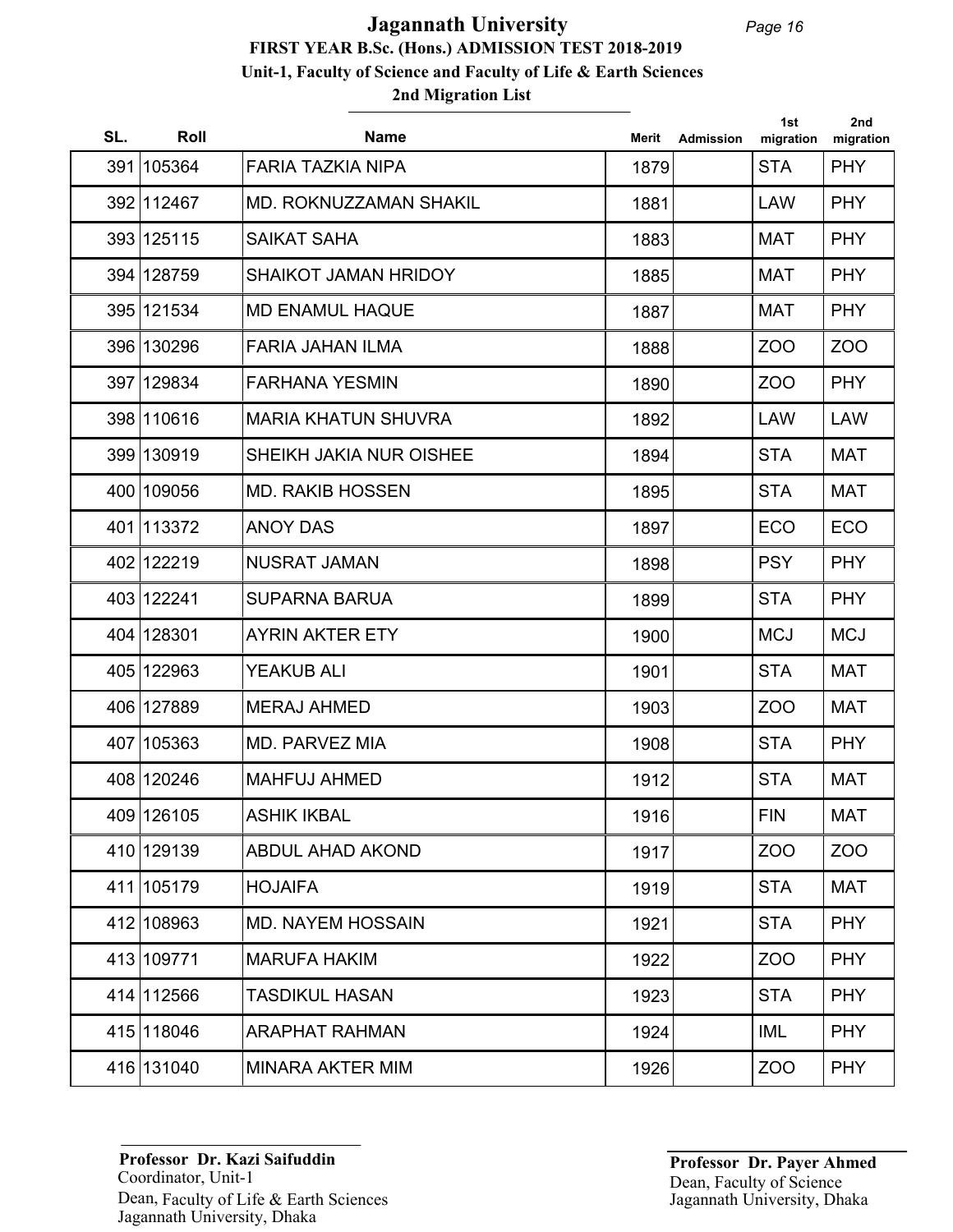## **2nd Migration List FIRST YEAR B.Sc. (Hons.) ADMISSION TEST 2018-2019 Unit-1, Faculty of Science and Faculty of Life & Earth Sciences Jagannath University**

| SL. | Roll       | <b>Name</b>                      | Merit | <b>Admission</b> | 1st<br>migration | 2nd<br>migration |
|-----|------------|----------------------------------|-------|------------------|------------------|------------------|
|     | 417 123188 | <b>AHASUN ULLAH SHANTO</b>       | 1929  |                  | <b>LAW</b>       | <b>MAT</b>       |
|     | 418 125171 | <b>MD. SAIFUL ISLAM</b>          | 1930  |                  | ZOO              | ZO <sub>O</sub>  |
|     | 419 113147 | <b>MD TASIM FERDOUS</b>          | 1932  |                  | <b>GEO</b>       | <b>GEO</b>       |
|     | 420 122599 | <b>FAHIMA AKTER SUMI</b>         | 1933  |                  | ZOO              | ZOO              |
|     | 421 121527 | <b>MOSA, TASMIN JAHAN</b>        | 1936  |                  | <b>STA</b>       | <b>PHY</b>       |
|     | 422 102055 | <b>MITU AKTER</b>                | 1938  |                  | <b>ENG</b>       | <b>PHY</b>       |
|     | 423 117584 | <b>MST. ARFINA AKTER</b>         | 1940  |                  | <b>LAW</b>       | <b>LAW</b>       |
|     | 424 111295 | MD. RAJIB MIA                    | 1941  |                  | <b>LAW</b>       | <b>LAW</b>       |
|     | 425 100347 | SK. IMTIAZ MD. NASIM             | 1943  |                  | <b>STA</b>       | <b>PHY</b>       |
|     | 426 103964 | <b>FARJANA RAHMAN MONA</b>       | 1952  |                  | <b>LAW</b>       | <b>MAT</b>       |
|     | 427 105637 | <b>SAMADRITA BHOWMIK</b>         | 1958  |                  | <b>ENG</b>       | <b>ENG</b>       |
|     | 428 106297 | <b>MD.MOSHIUR RAHMAN</b>         | 1959  |                  | ZOO              | <b>MAT</b>       |
|     | 429 107472 | <b>MST. SUMYA SARNA</b>          | 1962  |                  | <b>STA</b>       | <b>STA</b>       |
|     | 430 115949 | S.M. RAFID                       | 1975  |                  | PAd              | <b>LAW</b>       |
|     | 431 116537 | <b>MD. SHAHRIAR ISLAM SOHAN</b>  | 1977  |                  | <b>ENG</b>       | <b>PHY</b>       |
|     | 432 117623 | <b>TABRIJI ISLAM</b>             | 1980  |                  | <b>STA</b>       | <b>PHY</b>       |
|     | 433 117866 | <b>TAFANNUM MAHJABEEN RASHPI</b> | 1981  |                  | <b>PSY</b>       | <b>PHY</b>       |
|     | 434 122201 | <b>MAKSUDA RAHMAN MIM</b>        | 1989  |                  | <b>AIS</b>       | <b>FIN</b>       |
|     | 435 124455 | <b>BIPASHA BAUL</b>              | 1992  |                  | <b>ENG</b>       | <b>LAW</b>       |
|     | 436 125275 | <b>MOST. SARMIN AKTER RINI</b>   | 1994  |                  | <b>STA</b>       | <b>STA</b>       |
|     | 437 128086 | <b>ZANNATUN NAYM</b>             | 2000  |                  | <b>ENG</b>       | <b>PHY</b>       |
|     | 438 129296 | DEEP ABRAHAM ROZARIO             | 2007  |                  | ZOO              | <b>PHY</b>       |
|     | 439 101288 | KANIZ FATEMA FARIHA              | 2011  |                  | <b>ECO</b>       | <b>PHY</b>       |
|     | 440 112213 | SABIHA MOON TAHA                 | 2017  |                  | ZOO              | <b>MAT</b>       |
|     | 441 117856 | NAFISA MALIATH METHILA           | 2023  |                  | ZOO              | ZOO              |
|     | 442 129238 | <b>MUSARRAT MOONJARIN</b>        | 2029  |                  | <b>ENG</b>       | <b>ENG</b>       |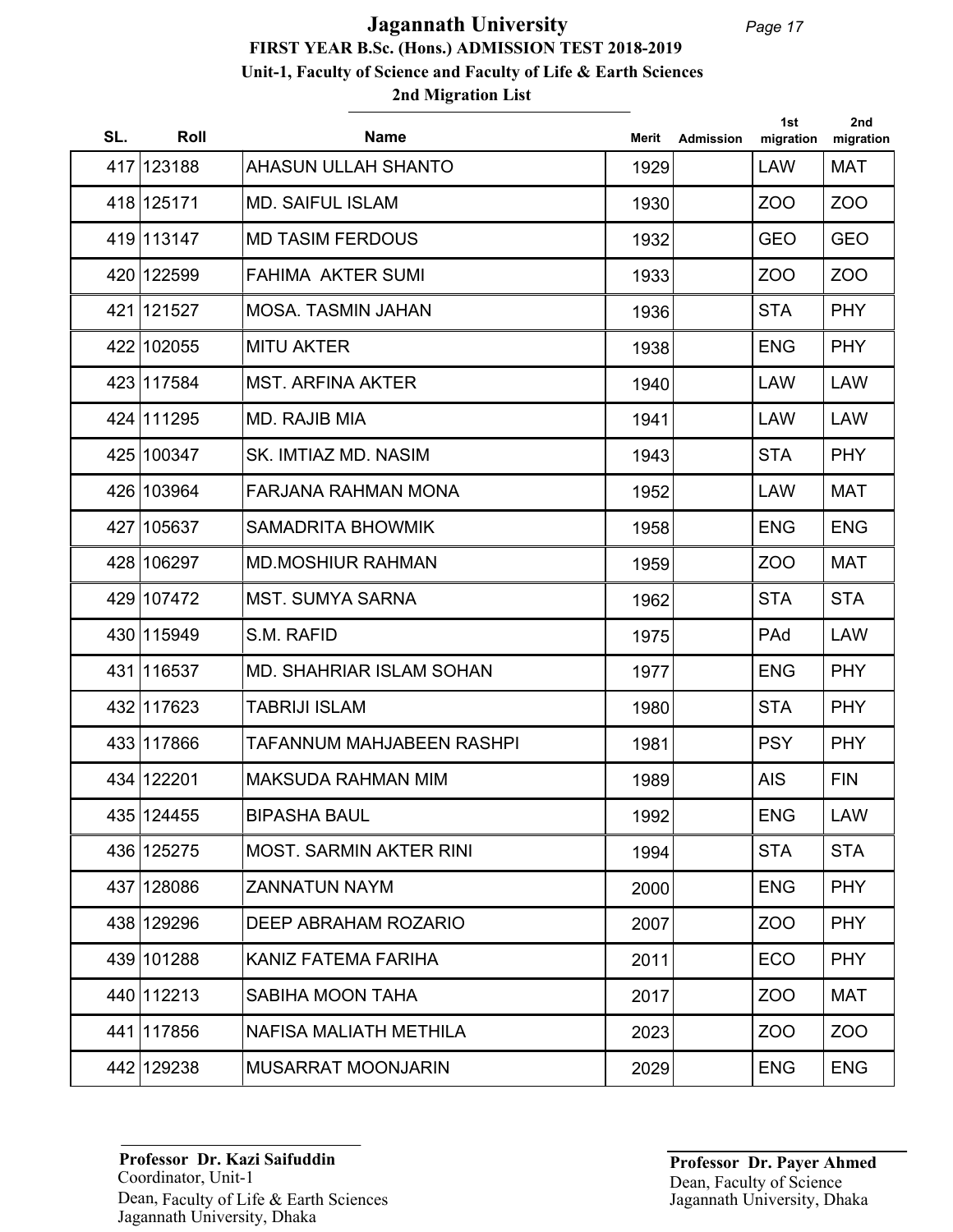| SL. | Roll       | <b>Name</b>                   | Merit | <b>Admission</b> | 1st<br>migration | 2nd<br>migration |
|-----|------------|-------------------------------|-------|------------------|------------------|------------------|
|     | 443 129966 | <b>MANSURA AKTER</b>          | 2033  |                  | <b>ENG</b>       | <b>ENG</b>       |
|     | 444 101229 | <b>SHORMILA MOON</b>          | 2034  |                  | <b>MKT</b>       | <b>MAT</b>       |
|     | 445 119048 | <b>FAYSAL RAHMAN</b>          | 2035  |                  | <b>STA</b>       | <b>PHY</b>       |
|     | 446 110803 | <b>NUSRAT JAHAN MIM</b>       | 2038  |                  | <b>STA</b>       | <b>STA</b>       |
|     | 447 120063 | <b>SABIHA FARUK</b>           | 2040  |                  | <b>STA</b>       | <b>PHY</b>       |
|     | 448 122689 | <b>MD.AL AMIN</b>             | 2041  |                  | <b>STA</b>       | <b>MAT</b>       |
|     | 449 126150 | <b>BASARRAT BURHAN AWISHI</b> | 2042  |                  | ZO <sub>O</sub>  | <b>MAT</b>       |
|     | 450 111869 | <b>SHARMIN SARKER</b>         | 2045  |                  | ZO <sub>O</sub>  | ZO <sub>O</sub>  |
|     | 451 103123 | <b>MD. MAHBUB HOSSAIN</b>     | 2049  |                  | <b>STA</b>       | <b>STA</b>       |
|     | 452 115193 | <b>PULOCK GHOSH</b>           | 2051  |                  | <b>PSY</b>       | <b>MAT</b>       |
|     | 453 125144 | <b>MD. ABDUR RAHMAN</b>       | 2053  |                  | <b>BEd</b>       | <b>LAW</b>       |
|     | 454 130118 | <b>MOHIMA ISLAM HRIDITA</b>   | 2054  |                  | <b>STA</b>       | <b>PHY</b>       |
|     | 455 126159 | <b>MD. SAIFUL ISLAM</b>       | 2055  |                  | <b>STA</b>       | <b>MAT</b>       |
|     | 456 100077 | <b>JARIN SULTANA JHINUK</b>   | 2056  |                  | ZOO              | ZOO              |
|     | 457 107950 | <b>MD. RAKIBUL HASAN</b>      | 2057  |                  | <b>STA</b>       | <b>PHY</b>       |
|     | 458 129817 | SHIHAB SHAHRIAR AKIB          | 2062  |                  | <b>GEO</b>       | <b>PHY</b>       |
|     | 459 104149 | MD. REAMON AL- MAHMUD         | 2064  |                  | ZO <sub>O</sub>  | <b>PHY</b>       |
|     | 460 126740 | <b>SADIA SULTANA</b>          | 2066  |                  | <b>ZOO</b>       | ZO <sub>O</sub>  |
|     | 461 105142 | SAKHAWAT HOSSAIN SHAD         | 2067  |                  | <b>MCJ</b>       | LAW              |
|     | 462 114675 | <b>JAMSED ALI DIPU</b>        | 2068  |                  | <b>ENG</b>       | <b>MAT</b>       |
|     | 463 123083 | <b>ORPITA OYSHE</b>           | 2070  |                  | <b>ENG</b>       | <b>ENG</b>       |
|     | 464 116401 | <b>ISRAT JARIN MITU</b>       | 2071  |                  | <b>ECO</b>       | <b>LAW</b>       |
|     | 465 116114 | <b>ANTARA RAHMAN</b>          | 2072  |                  | <b>ECO</b>       | <b>MAT</b>       |
|     | 466 119113 | <b>ALAMGIR HOSSAIN</b>        | 2079  |                  | ZOO              | <b>LAW</b>       |
|     | 467 110349 | <b>MD. RIFATH BIN SATTAR</b>  | 2083  |                  | <b>ECO</b>       | MAT              |
|     | 468 110946 | NAZMUL HOSSAIN                | 2084  |                  | ZOO              | ZOO              |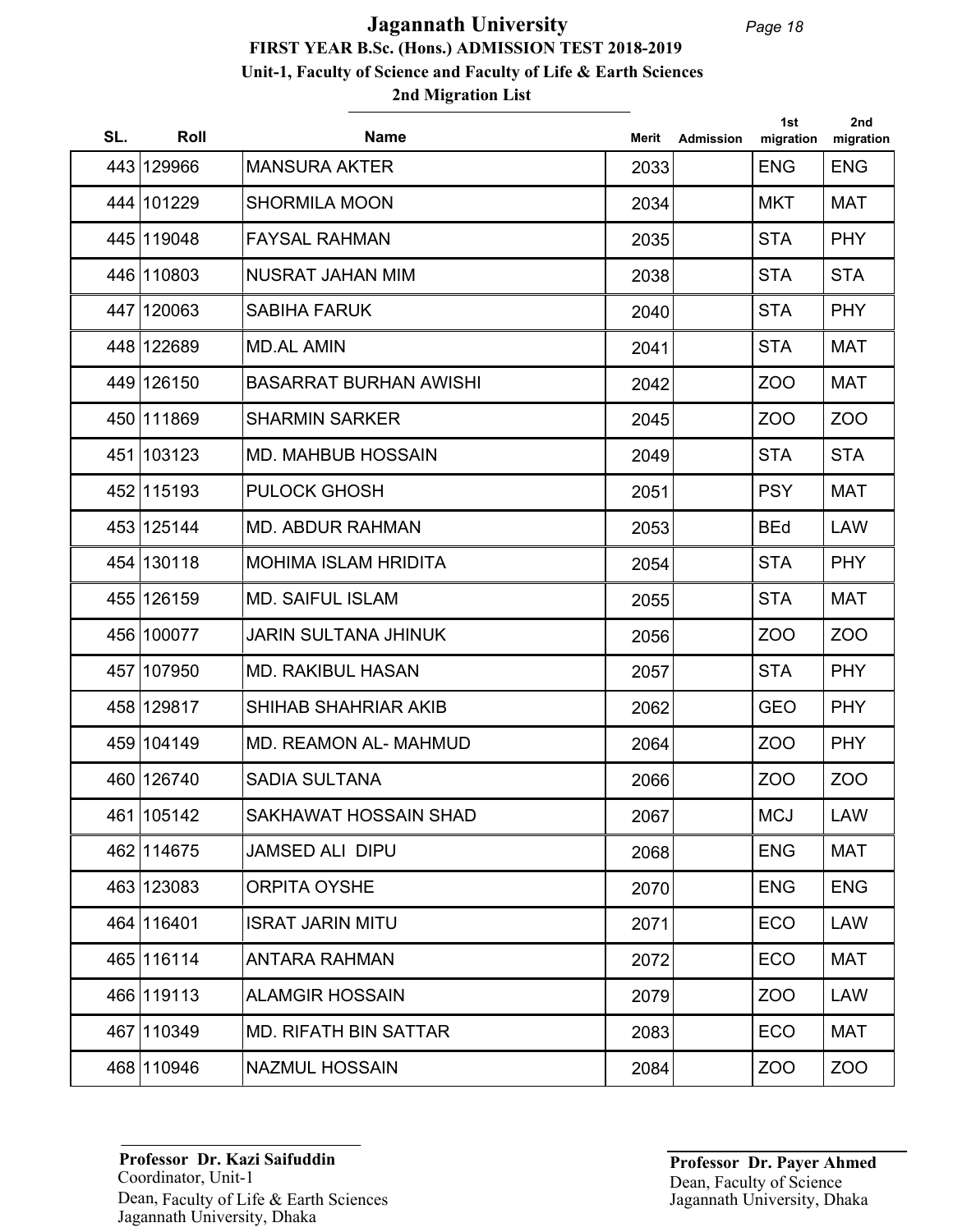| SL. | Roll       | <b>Name</b>                   | Merit | <b>Admission</b> | 1st<br>migration | 2nd<br>migration |
|-----|------------|-------------------------------|-------|------------------|------------------|------------------|
|     | 469 120637 | MIA MD SADICK AL KAVI         | 2086  |                  | ZO <sub>O</sub>  | <b>PHY</b>       |
|     | 470 117323 | <b>ZARIN TASNIM</b>           | 2087  |                  | <b>ECO</b>       | <b>ECO</b>       |
|     | 471 128723 | <b>LAMISA FARHIN</b>          | 2089  |                  | ZOO              | <b>PHY</b>       |
|     | 472 106082 | UMMA HABIBA MIM               | 2090  |                  | <b>GEO</b>       | <b>GEO</b>       |
|     | 473 123289 | <b>MD AL AMIN HOSSAIN</b>     | 2094  |                  | ZO <sub>O</sub>  | <b>PHY</b>       |
|     | 474 130153 | <b>MST. NURANI AKTER</b>      | 2095  |                  | <b>BEd</b>       | <b>BEd</b>       |
|     | 475 124573 | <b>ISRAT ZAHAN SAILA</b>      | 2099  |                  | ZOO              | <b>PHY</b>       |
|     | 476 111690 | <b>AMRITA ROY</b>             | 2103  |                  | <b>GEO</b>       | <b>MAT</b>       |
|     | 477 112290 | <b>TRISHITA RANI ACHARJEE</b> | 2109  |                  | ZOO              | ZO <sub>O</sub>  |
|     | 478 107106 | <b>HIRA AKTER</b>             | 2110  |                  | <b>BOT</b>       | <b>MAT</b>       |
|     | 479 101100 | <b>MD. KAWSAR ALI</b>         | 2111  |                  | <b>ECO</b>       | <b>ENG</b>       |
|     | 480 112610 | <b>MONIKA TARAFDAR</b>        | 2112  |                  | ZO <sub>O</sub>  | <b>MAT</b>       |
|     | 481 123421 | URBANA KAWSAR MITALI          | 2113  |                  | <b>BOT</b>       | <b>STA</b>       |
|     | 482 109165 | <b>RIZVI AHMMED JOY</b>       | 2114  |                  | <b>BOT</b>       | <b>BOT</b>       |
|     | 483 100438 | <b>ARIFUL HAQUE</b>           | 2116  |                  | <b>AIS</b>       | <b>AIS</b>       |
|     | 484 113347 | <b>MD. MAHABUR RAHMAN</b>     | 2117  |                  | ZOO              | <b>PHY</b>       |
|     | 485 100185 | SHEIKH FAHMIDA TASNIM         | 2120  |                  | <b>BOT</b>       | <b>BOT</b>       |
|     | 486 106396 | <b>MD. RAKIBUL HASAN RIAN</b> | 2132  |                  | ZOO              | <b>PHY</b>       |
|     | 487 110287 | SAZIA SWARNA MANJILA          | 2138  |                  | <b>BOT</b>       | <b>BOT</b>       |
|     | 488 110612 | <b>NAEEM HOSSAIN</b>          | 2141  |                  | <b>ECO</b>       | <b>MAT</b>       |
|     | 489 115222 | <b>PAYAL BHOWMICK</b>         | 2147  |                  | <b>BOT</b>       | <b>MAT</b>       |
|     | 490 119052 | <b>TAIEBA SALSABIL</b>        | 2153  |                  | <b>ECO</b>       | <b>ECO</b>       |
|     | 491 122496 | <b>MONIKA AKTER</b>           | 2159  |                  | <b>AIS</b>       | AIS              |
|     | 492 123154 | M. M. A. KAIUM KAFI           | 2160  |                  | <b>GEO</b>       | <b>PHY</b>       |
|     | 493 123391 | <b>MD. ABDUR RAHMAN</b>       | 2161  |                  | <b>BOT</b>       | <b>PHY</b>       |
|     | 494 123596 | RUBAIYA SHARMIN RUBA          | 2163  |                  | <b>PSY</b>       | <b>STA</b>       |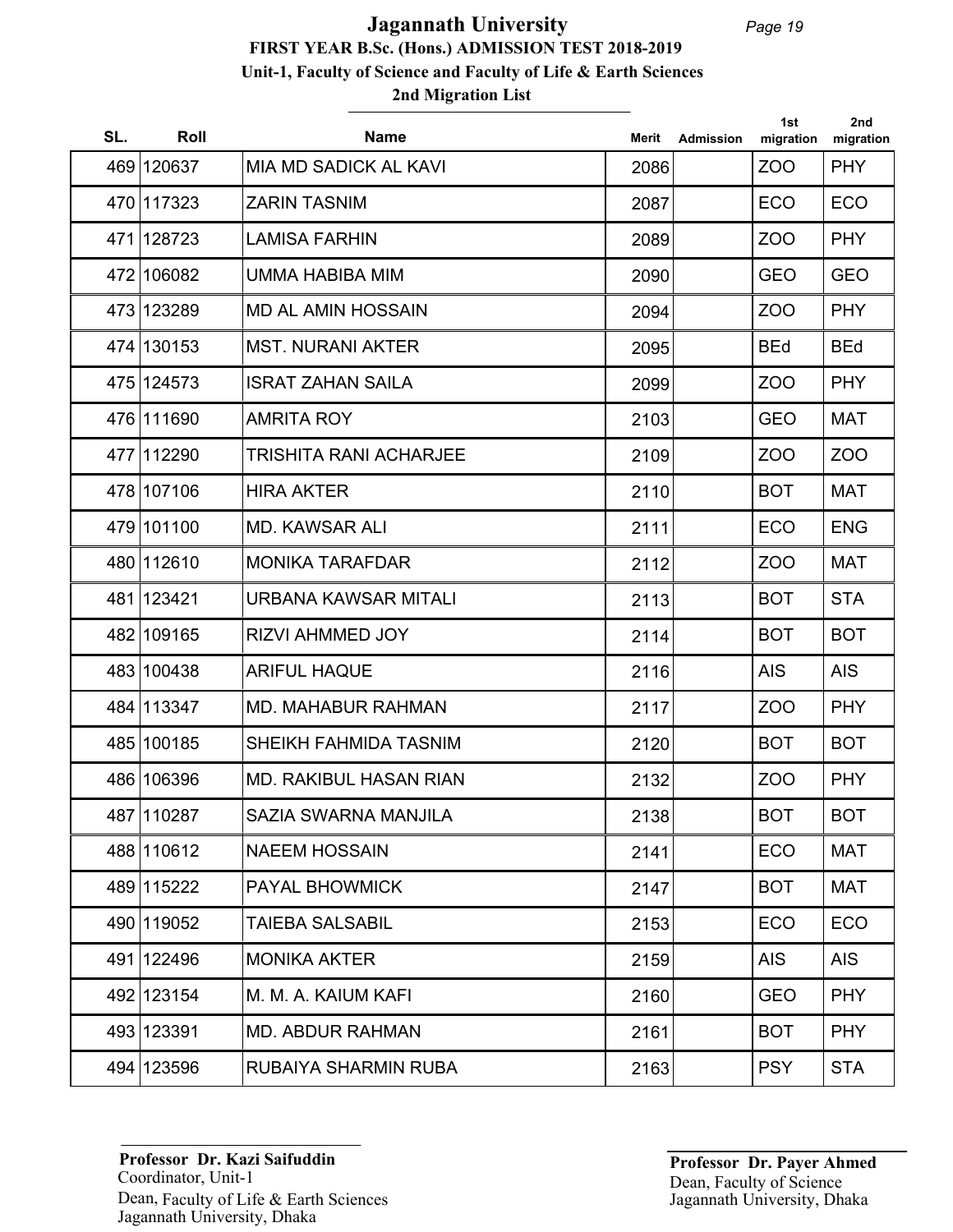| SL. | Roll       | <b>Name</b>                    | Merit | Admission | 1st<br>migration | 2 <sub>nd</sub><br>migration |
|-----|------------|--------------------------------|-------|-----------|------------------|------------------------------|
|     | 495 124132 | <b>RAHSEDUL ISLAM</b>          | 2165  |           | <b>BOT</b>       | <b>MAT</b>                   |
|     | 496 126793 | <b>NUSRAT JAHAN PRAPTI</b>     | 2170  |           | <b>BOT</b>       | <b>BOT</b>                   |
|     | 497 109776 | LUBABA MUSHSARAT KHANOM        | 2187  |           | <b>BOT</b>       | <b>BOT</b>                   |
|     | 498 110465 | <b>BIJOY SUTRADHAR</b>         | 2188  |           | <b>BOT</b>       | <b>PHY</b>                   |
|     | 499 112137 | ZANNATUL FERDOUS EMU           | 2191  |           | <b>BOT</b>       | ZO <sub>O</sub>              |
|     | 500 120272 | <b>ZARIN USHA SHAMS</b>        | 2196  |           | <b>AIS</b>       | <b>FIN</b>                   |
|     | 501 127532 | <b>FARZANA AKTER</b>           | 2203  |           | <b>BOT</b>       | <b>MAT</b>                   |
|     | 502 111747 | RAZIA SULTANA                  | 2204  |           | <b>BOT</b>       | <b>MAT</b>                   |
|     | 503 111685 | UMMA KULSUM RUPA               | 2213  |           | <b>BOT</b>       | <b>MAT</b>                   |
|     | 504 124961 | <b>SABRIN SULTANA</b>          | 2215  |           | <b>ECO</b>       | <b>LAW</b>                   |
|     | 505 102494 | S.M.JULKARNAEEN                | 2220  |           | <b>GEO</b>       | <b>MAT</b>                   |
|     | 506 110134 | S. M. MAHBUB HASSAN RABBEE     | 2221  |           | <b>GEO</b>       | <b>PHY</b>                   |
|     | 507 113759 | <b>MD. SAIFUL ISLAM TUSHAR</b> | 2222  |           | <b>BOT</b>       | <b>MAT</b>                   |
|     | 508 129473 | <b>ZAREEN TASNIM</b>           | 2224  |           | <b>BOT</b>       | <b>MAT</b>                   |
|     | 509 110938 | <b>MD. ABDUL ALIM</b>          | 2225  |           | <b>PSY</b>       | <b>PHY</b>                   |
|     | 510 126001 | TAJNAHAR MIM                   | 2228  |           | <b>GEO</b>       | <b>ENG</b>                   |
|     | 511 112050 | <b>MD. JIBON HASAN</b>         | 2231  |           | <b>BOT</b>       | <b>MAT</b>                   |
|     | 512 101706 | <b>MARJAHAN AKTHER</b>         | 2233  |           | <b>BOT</b>       | <b>ENG</b>                   |
|     | 513 108036 | MD. RAKIB UDDIN                | 2238  |           | <b>BOT</b>       | <b>MAT</b>                   |
|     | 514 125317 | <b>TANBIR HASAN</b>            | 2239  |           | <b>BOT</b>       | <b>PHY</b>                   |
|     | 515 111107 | <b>MARIA BINTA MOJIB</b>       | 2246  |           | <b>BOT</b>       | <b>PHY</b>                   |
|     | 516 127327 | <b>MOHIUDDIN</b>               | 2248  |           | <b>BOT</b>       | <b>PHY</b>                   |
|     | 517 113336 | <b>MD. ENAMUL HAQUE</b>        | 2250  |           | <b>PSY</b>       | <b>MAT</b>                   |
|     | 518 113112 | <b>ALAHI BISWAS</b>            | 2252  |           | MKT              | <b>MAT</b>                   |
|     | 519 102572 | <b>MONISHA TALUKDER</b>        | 2257  |           | <b>ECO</b>       | <b>STA</b>                   |
|     | 520 107457 | <b>ABDUL KADER</b>             | 2259  |           | <b>PSY</b>       | <b>MAT</b>                   |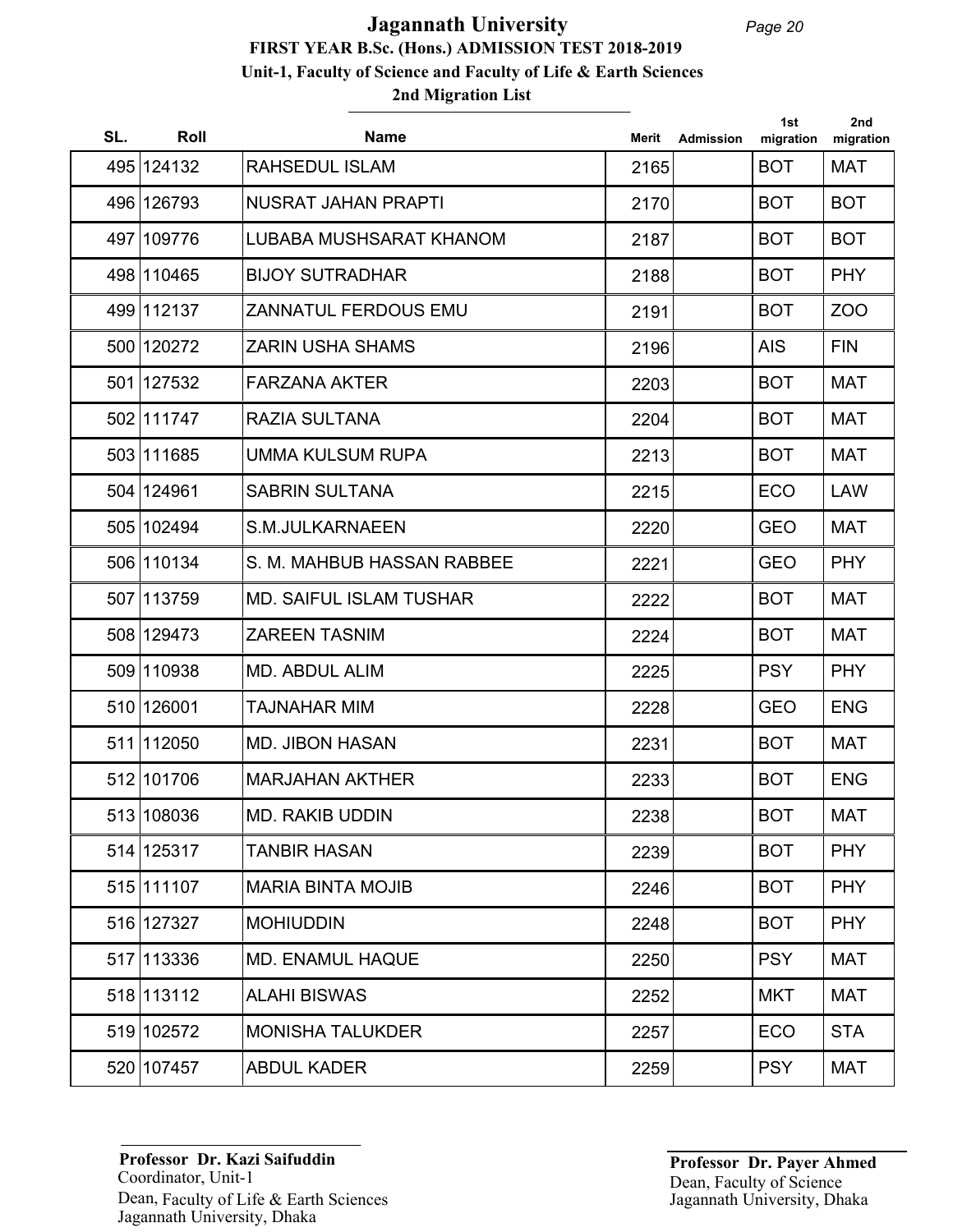## **2nd Migration List FIRST YEAR B.Sc. (Hons.) ADMISSION TEST 2018-2019 Unit-1, Faculty of Science and Faculty of Life & Earth Sciences Jagannath University**

| SL. | Roll       | <b>Name</b>                   | Merit | <b>Admission</b> | 1st<br>migration | 2nd<br>migration |
|-----|------------|-------------------------------|-------|------------------|------------------|------------------|
|     | 521 124035 | <b>MD. IMRAN HASAN</b>        | 2264  |                  | PAd              | <b>ENG</b>       |
|     | 522 128956 | <b>MD. SHAFIQUL ISLAM</b>     | 2281  |                  | <b>BOT</b>       | <b>MAT</b>       |
|     | 523 106960 | <b>FATEHA TUL SADIA</b>       | 2283  |                  | <b>LAN</b>       | <b>PHY</b>       |
|     | 524 118149 | <b>JANNATUL MOUA ALEZA</b>    | 2286  |                  | ECO              | <b>MAT</b>       |
|     | 525 123292 | <b>ABDUL HALIM</b>            | 2287  |                  | <b>GEO</b>       | <b>PHY</b>       |
|     | 526 113836 | <b>HASNA HENA NOBI</b>        | 2288  |                  | <b>GEO</b>       | <b>PHY</b>       |
|     | 527 114930 | <b>MD. SADIQUL ISLAM</b>      | 2290  |                  | <b>PSY</b>       | <b>PHY</b>       |
|     | 528 109291 | <b>SHARMIN AKTER</b>          | 2291  |                  | <b>LAN</b>       | <b>ENG</b>       |
|     | 529 102618 | <b>SAJIA IFFAT</b>            | 2293  |                  | <b>ECO</b>       | <b>ECO</b>       |
|     | 530 103704 | AYESHA AKTER NIPA             | 2298  |                  | <b>AIS</b>       | <b>ENG</b>       |
|     | 531 105666 | <b>ABDULLAH NASER ZAYED</b>   | 2302  |                  | <b>ECO</b>       | MAT              |
|     | 532 110557 | <b>MD. MUBDIUL HASAN</b>      | 2317  |                  | <b>MKT</b>       | <b>LAW</b>       |
|     | 533 114365 | <b>SADIA SALAM</b>            | 2328  |                  | <b>GEO</b>       | ZOO              |
|     | 534 116135 | <b>ZANNATUL HOQUE KATHA</b>   | 2334  |                  | <b>ECO</b>       | <b>MAT</b>       |
|     | 535 117293 | RIFA TASNIA ISLAM MUMU        | 2340  |                  | <b>AIS</b>       | <b>MAT</b>       |
|     | 536 123871 | <b>MD. ASIF KHAN</b>          | 2355  |                  | PAd              | <b>STA</b>       |
|     | 537 125685 | <b>FATEMA ISLAM NISHA</b>     | 2358  |                  | <b>PSY</b>       | <b>MAT</b>       |
|     | 538 125994 | <b>MOSA. AFROJA KHATUN</b>    | 2359  |                  | <b>GEO</b>       | <b>MAT</b>       |
|     | 539 129261 | SAIFUL ISLAM JONY             | 2367  |                  | PAd              | <b>ENG</b>       |
|     | 540 130376 | <b>S.M RISHAD RASHID</b>      | 2368  |                  | <b>MKT</b>       | <b>FIN</b>       |
|     | 541 109199 | <b>MD. SHAHI SULTAN AKASH</b> | 2373  |                  | <b>GEO</b>       | ZOO              |
|     | 542 109479 | <b>SAMIA PARVIN</b>           | 2374  |                  | <b>GEO</b>       | <b>STA</b>       |
|     | 543 116916 | TAMANNA YASIN                 | 2380  |                  | <b>PSY</b>       | ZOO              |
|     | 544 120807 | <b>MD. TAKDIRUL ISLAM</b>     | 2384  |                  | <b>MGT</b>       | <b>ENG</b>       |
|     | 545 124520 | <b>SAIF AHMED</b>             | 2387  |                  | <b>BEd</b>       | <b>LAW</b>       |
|     | 546 127535 | <b>MAYMUNA FAYRUSE OME</b>    | 2390  |                  | <b>BEd</b>       | ZOO              |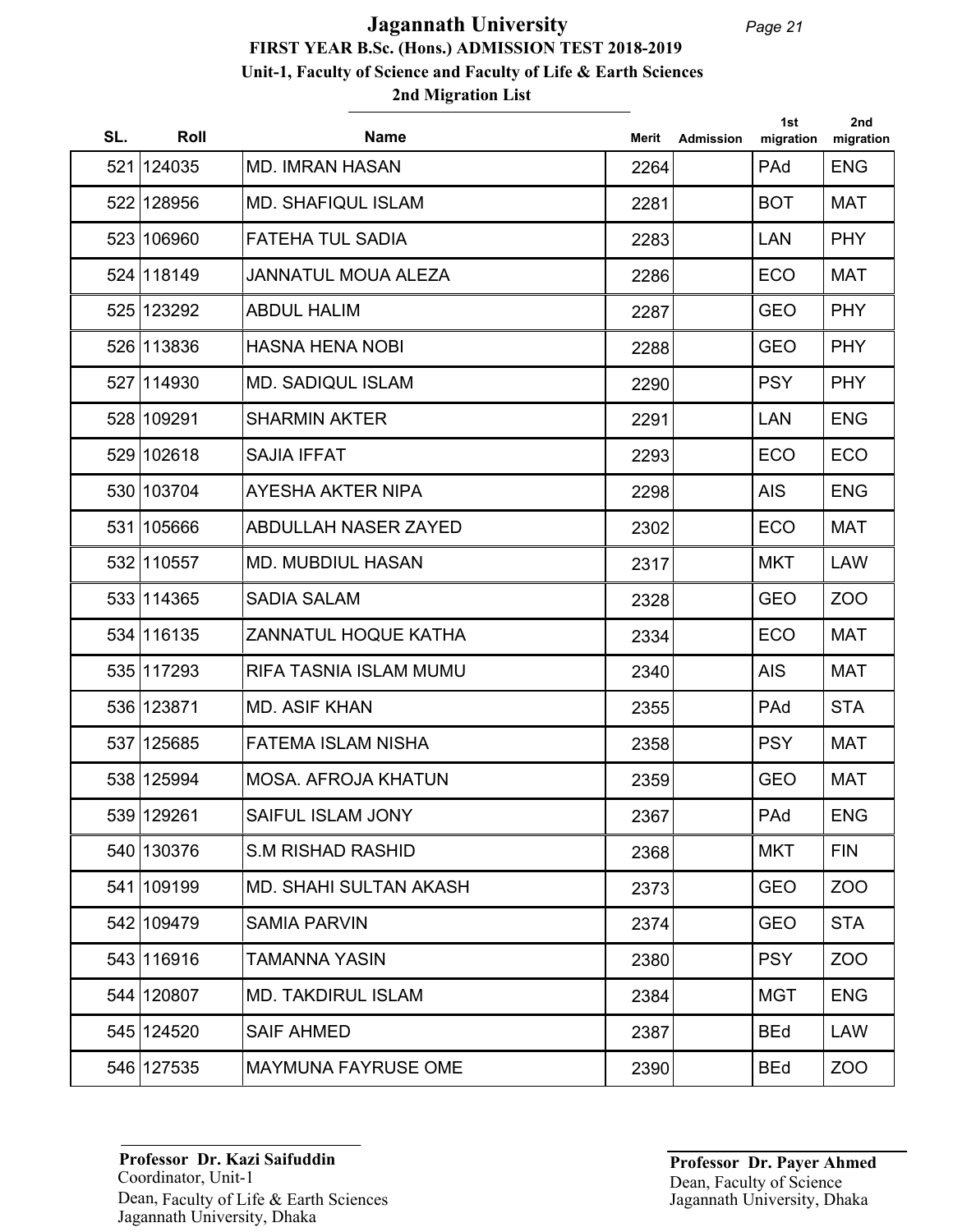| SL. | Roll       | <b>Name</b>                    | Merit | <b>Admission</b> | 1st<br>migration | 2nd<br>migration |
|-----|------------|--------------------------------|-------|------------------|------------------|------------------|
|     | 547 120056 | KOHILI AKTER                   | 2398  |                  | <b>PSY</b>       | ZO <sub>O</sub>  |
|     | 548 103049 | <b>FAHIM</b>                   | 2400  |                  | <b>LAN</b>       | <b>STA</b>       |
|     | 549 106893 | <b>MD. ROBEL HOSSAIN</b>       | 2401  |                  | <b>MGT</b>       | <b>STA</b>       |
|     | 550 106919 | ATIA ATIKA PURBA               | 2409  |                  | <b>GEO</b>       | ZOO              |
|     | 551 111841 | <b>SANJIT BISWAS</b>           | 2410  |                  | <b>GEO</b>       | <b>STA</b>       |
|     | 552 124661 | <b>TAHSIN SHABBIR</b>          | 2415  |                  | <b>PSY</b>       | ZO <sub>O</sub>  |
|     | 553 126492 | <b>ASMITA BASAK</b>            | 2418  |                  | PAd              | <b>STA</b>       |
|     | 554 109877 | <b>MAHASINA AKTER BANNA</b>    | 2424  |                  | <b>BEd</b>       | <b>LAW</b>       |
|     | 555 113225 | <b>SUMAYA KHATUN</b>           | 2425  |                  | <b>MGT</b>       | <b>LAW</b>       |
|     | 556 123248 | <b>SADIA ANJUM</b>             | 2426  |                  | <b>MGT</b>       | <b>STA</b>       |
|     | 557 111785 | <b>HAFSA ISLAM SRABONI</b>     | 2429  |                  | <b>PSY</b>       | <b>STA</b>       |
|     | 558 125405 | <b>LABONI AKTER</b>            | 2430  |                  | <b>POS</b>       | <b>ENG</b>       |
|     | 559 117366 | <b>MD. HASANOJJAMAN SHIHAB</b> | 2433  |                  | <b>PSY</b>       | ZO <sub>O</sub>  |
|     | 560 122922 | <b>MD BOKUL SHAIKH</b>         | 2434  |                  | <b>PSY</b>       | ZOO              |
|     | 561 107034 | <b>MD. ABDUL MOJID</b>         | 2435  |                  | <b>PSY</b>       | ZOO              |
|     | 562 124259 | <b>PARICHA JEBIN</b>           | 2438  |                  | PAd              | <b>STA</b>       |
|     | 563 126171 | <b>MD.MUZAMMEL HOSSAIN.</b>    | 2440  |                  | <b>PSY</b>       | <b>STA</b>       |
|     | 564 113342 | UMMA HABIBA JANNAT             | 2441  |                  | <b>PSY</b>       | ZOO              |
|     | 565 111300 | AMIT HAZARI AMI                | 2442  |                  | <b>PSY</b>       | <b>STA</b>       |
|     | 566 100463 | <b>MD. NAHIDUL ISLAM</b>       | 2443  |                  | <b>PSY</b>       | <b>STA</b>       |
|     | 567 126839 | AFIFA MOON RACHONA             | 2450  |                  | <b>PSY</b>       | <b>STA</b>       |
|     | 568 101469 | <b>IKRA JAHAN AKHI</b>         | 2452  |                  | <b>MGT</b>       | <b>ENG</b>       |
|     | 569 123645 | <b>FARHANA TANZUM</b>          | 2458  |                  | <b>PSY</b>       | <b>STA</b>       |
|     | 570 123665 | <b>KHAIRATUN HISAN RIA</b>     | 2459  |                  | <b>LAN</b>       | <b>ENG</b>       |
|     | 571 125237 | <b>BADHON CHANDRA</b>          | 2460  |                  | <b>PSY</b>       | <b>STA</b>       |
|     | 572 107130 | <b>SHATABDI ROY</b>            | 2462  |                  | <b>PSY</b>       | <b>STA</b>       |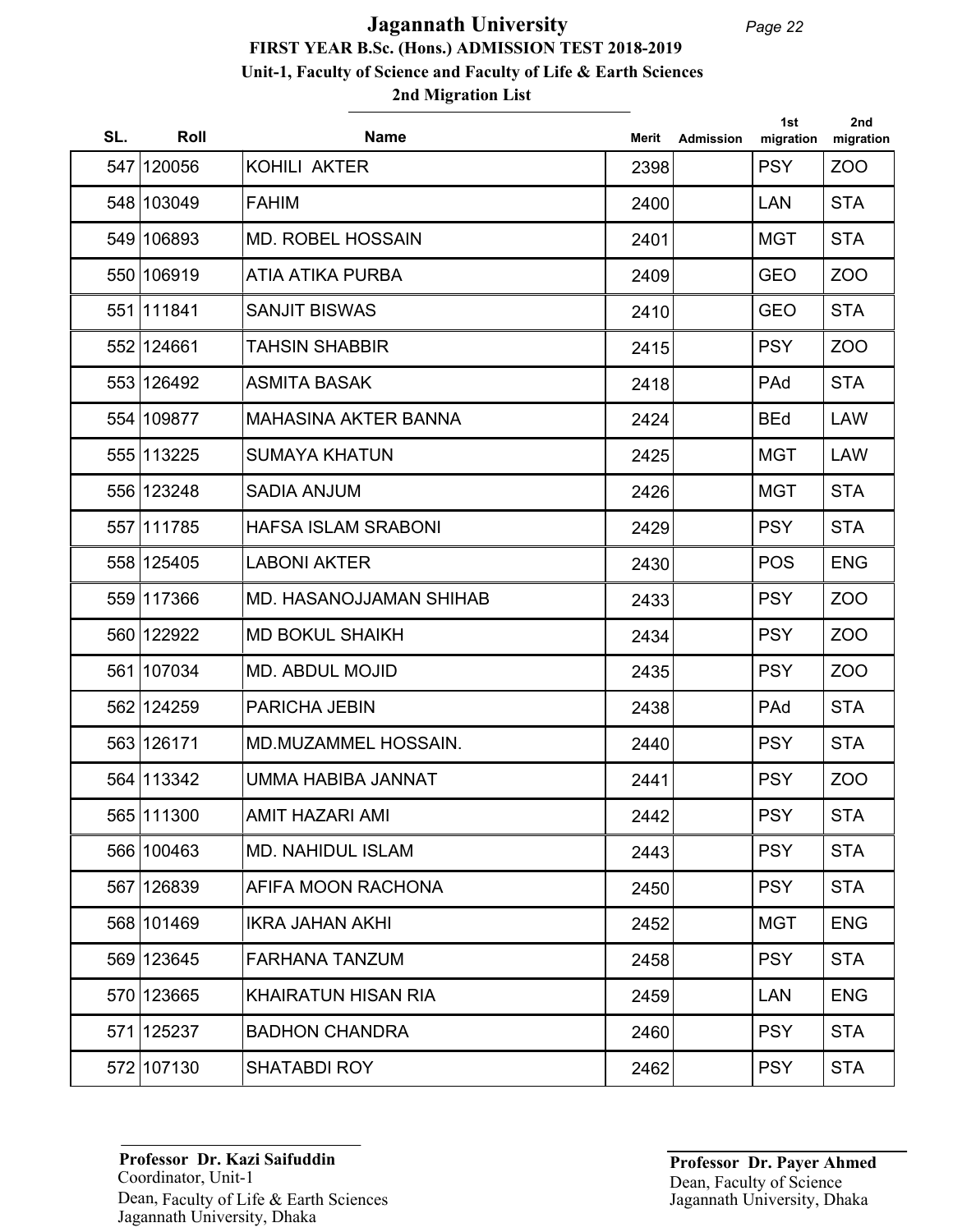## **2nd Migration List FIRST YEAR B.Sc. (Hons.) ADMISSION TEST 2018-2019 Unit-1, Faculty of Science and Faculty of Life & Earth Sciences Jagannath University**

| SL. | Roll       | <b>Name</b>                   | Merit | <b>Admission</b> | 1st<br>migration | 2nd<br>migration |
|-----|------------|-------------------------------|-------|------------------|------------------|------------------|
|     | 573 118554 | SAMIRAH SHARMIN MIM           | 2469  |                  | PAd              | <b>STA</b>       |
|     | 574 120744 | TAJRIN JAHAN BANJONA          | 2470  |                  | <b>PSY</b>       | ZOO              |
|     | 575 123026 | <b>NUR NABI</b>               | 2471  |                  | <b>PSY</b>       | <b>STA</b>       |
|     | 576 126782 | <b>IFFAT JERIN JANNAT</b>     | 2473  |                  | <b>PSY</b>       | ZOO              |
|     | 577 127746 | <b>MD. RAKIB AKONDA</b>       | 2475  |                  | <b>POS</b>       | <b>ENG</b>       |
|     | 578 112589 | <b>MITHELA DEBNATH</b>        | 2476  |                  | <b>PSY</b>       | <b>STA</b>       |
|     | 579 103476 | <b>MD. LAVLU MIA</b>          | 2481  |                  | <b>BAN</b>       | <b>ENG</b>       |
|     | 580 125491 | <b>MD. EMRAN HOSSEN</b>       | 2484  |                  | <b>BAN</b>       | <b>STA</b>       |
|     | 581 130094 | SYEDA FARJANA HAQUE MITA      | 2485  |                  | <b>PSY</b>       | <b>STA</b>       |
|     | 582 105172 | <b>MD.NADIM MAHAMUD</b>       | 2486  |                  | <b>POS</b>       | <b>LAW</b>       |
|     | 583 109245 | <b>FARHAN SADIQUE PRANTO</b>  | 2487  |                  | PAd              | <b>STA</b>       |
|     | 584 105255 | <b>HIMEL ROY</b>              | 2493  |                  | PAd              | <b>LAW</b>       |
|     | 585 108147 | ROKIBUL ISLAM TOUKIR          | 2494  |                  | <b>BAN</b>       | <b>STA</b>       |
|     | 586 126055 | <b>SAMIYA SULTANA LIZA</b>    | 2495  |                  | <b>ANP</b>       | ZOO              |
|     | 587 121965 | <b>ASADUZZAMAN</b>            | 2498  |                  | <b>LAN</b>       | <b>STA</b>       |
|     | 588 126051 | MD. AL-AMIN                   | 2499  |                  | <b>BAN</b>       | <b>BOT</b>       |
|     | 589 112697 | <b>MST.SHARMIN AKTER</b>      | 2500  |                  | PAd              | <b>STA</b>       |
|     | 590 100458 | <b>SHAHED MAHMUD AYAN</b>     | 2502  |                  | <b>IML</b>       | <b>STA</b>       |
|     | 591 101678 | <b>SAIMA TASNIM</b>           | 2504  |                  | <b>BEd</b>       | <b>ZOO</b>       |
|     | 592 102016 | SANJIDA ZAMAN CHOWDHURY       | 2507  |                  | <b>POS</b>       | <b>ENG</b>       |
|     | 593 102131 | <b>SHARMIN ISLAM</b>          | 2508  |                  | <b>ANP</b>       | ZOO              |
|     | 594 106803 | <b>MEHRAZ HOSSAIN RUMMAN</b>  | 2517  |                  | PHI              | <b>STA</b>       |
|     | 595 107650 | <b>SANTANU BANIK</b>          | 2519  |                  | IML              | ZOO              |
|     | 596 113941 | <b>MASHFIQUN NAHAR MALIHA</b> | 2536  |                  | IH.              | ZOO              |
|     | 597 114540 | <b>IRIN HOSSAIN</b>           | 2539  |                  | <b>POS</b>       | <b>ENG</b>       |
|     | 598 117614 | <b>MD. SHAHADOT HOSSAIN</b>   | 2547  |                  | <b>LAN</b>       | <b>STA</b>       |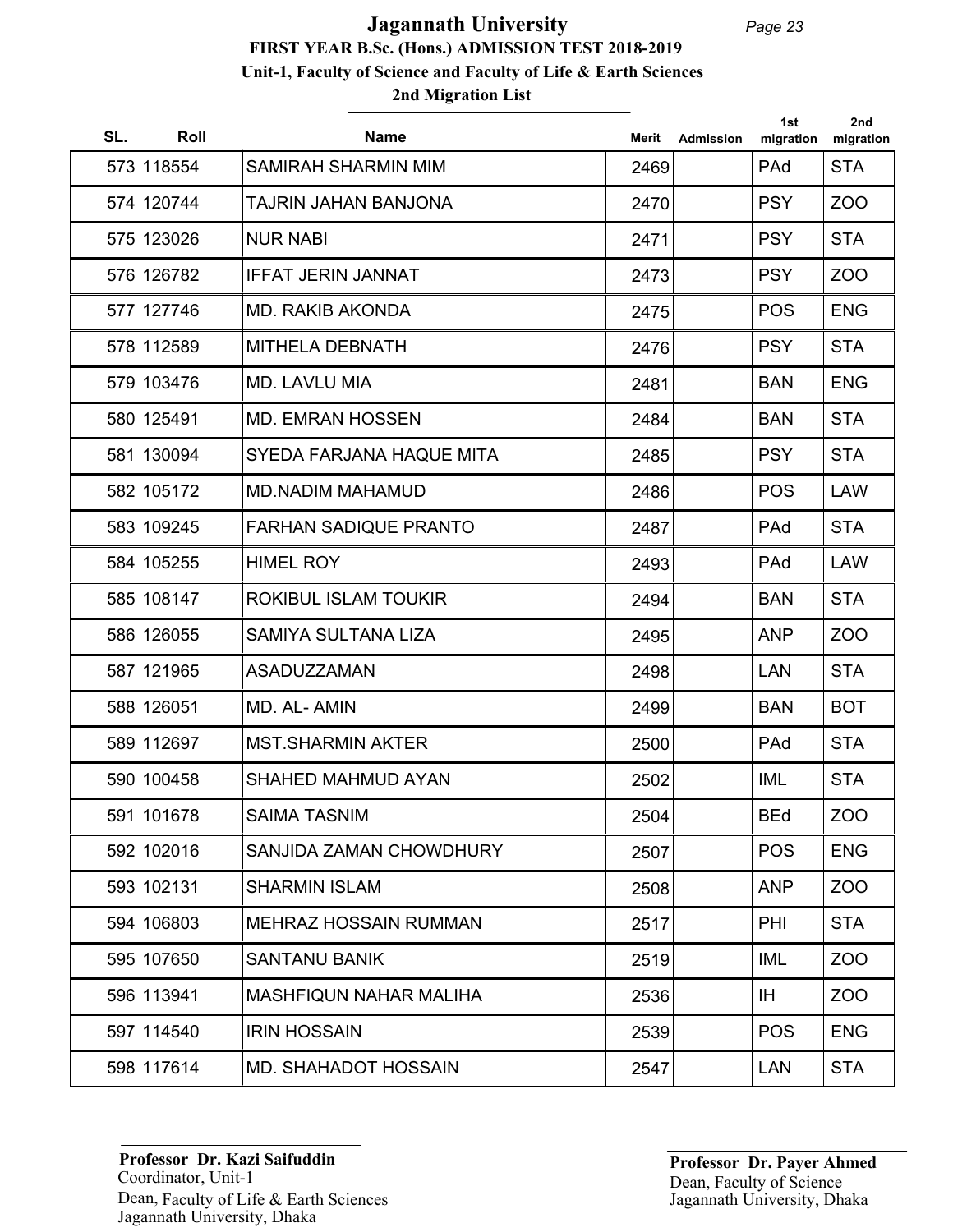# **2nd Migration List FIRST YEAR B.Sc. (Hons.) ADMISSION TEST 2018-2019 Unit-1, Faculty of Science and Faculty of Life & Earth Sciences Jagannath University**

| SL. | Roll       | <b>Name</b>                    | Merit | <b>Admission</b> | 1st<br>migration | 2nd<br>migration |
|-----|------------|--------------------------------|-------|------------------|------------------|------------------|
|     | 599 118166 | <b>KAWSAR AHMED</b>            | 2550  |                  | <b>SOC</b>       | ZOO              |
|     | 600 119499 | AFM. FARID UDDIN               | 2555  |                  | <b>POS</b>       | <b>ECO</b>       |
|     | 601 123031 | <b>MD. SHJJADUL ISLAM RIAD</b> | 2564  |                  | <b>POS</b>       | <b>LAW</b>       |
|     | 602 125975 | <b>DAWN ARGHO MONDOL</b>       | 2569  |                  | <b>SOC</b>       | <b>FIN</b>       |
|     | 603 127181 | MD. NAYEEM                     | 2573  |                  | <b>POS</b>       | <b>ECO</b>       |
|     | 604 127336 | <b>NAHID HASAN SHAKIL</b>      | 2577  |                  | <b>ANP</b>       | ZOO              |
|     | 605 129844 | <b>NOWRIN JAHAN PRIA</b>       | 2582  |                  | <b>POS</b>       | <b>ECO</b>       |
|     | 606 101859 | <b>MANSURA AKHTER BINA</b>     | 2587  |                  | <b>SOC</b>       | <b>BOT</b>       |
|     | 607 104528 | <b>MD. NAHID PARVEZ</b>        | 2589  |                  | <b>POS</b>       | <b>ECO</b>       |
|     | 608 107044 | <b>JAHAN ARA ALAM</b>          | 2590  |                  | IS.              | <b>ENG</b>       |
|     | 609 108400 | <b>ALI AKBAR</b>               | 2592  |                  | SW               | ZOO              |
|     | 610 115013 | <b>SIFAT SADMAN TURAN</b>      | 2600  |                  | <b>SOC</b>       | <b>ECO</b>       |
|     | 611 116923 | <b>LYLUNE NAHAR PINKY</b>      | 2601  |                  | <b>POS</b>       | <b>STA</b>       |
|     | 612 118547 | <b>NUSRAT JAHAN NILIMA</b>     | 2604  |                  | <b>POS</b>       | <b>GEO</b>       |
|     | 613 123389 | <b>ARIFA AKTER NISAT</b>       | 2605  |                  | SW               | PAd              |
|     | 614 131077 | <b>SUVECHCHHA</b>              | 2609  |                  | SW               | ZOO              |
|     | 615 108366 | <b>TAWSIF KABIR</b>            | 2610  |                  | <b>ANP</b>       | <b>STA</b>       |
|     | 616 120720 | <b>SYED FAYSAL MAHMUD</b>      | 2614  |                  | SW               | <b>STA</b>       |
|     | 617 113963 | <b>SHARIFUL ISLAM KHAN</b>     | 2618  |                  | PHI              | ZO <sub>O</sub>  |
|     | 618 113160 | <b>PRONOB BARAI</b>            | 2628  |                  | SW               | ZOO              |
|     | 619 100679 | <b>MD. OMAR FARUK ARIF</b>     | 2629  |                  | PHI              | <b>STA</b>       |
|     | 620 111529 | <b>SHARIFUL AHAMED</b>         | 2630  |                  | <b>ANP</b>       | ZOO              |
|     | 621 113119 | <b>TAWHIDUL ISLAM</b>          | 2631  |                  | SW               | <b>GEO</b>       |
|     | 622 114608 | <b>EMON MITRA</b>              | 2636  |                  | PHI              | <b>STA</b>       |
|     | 623 119378 | <b>JANNATUL FERDOUS MALA</b>   | 2638  |                  | SW               | <b>BOT</b>       |
|     | 624 128343 | FATEMA TUJ ZOHORA              | 2640  |                  | IH.              | <b>PSY</b>       |